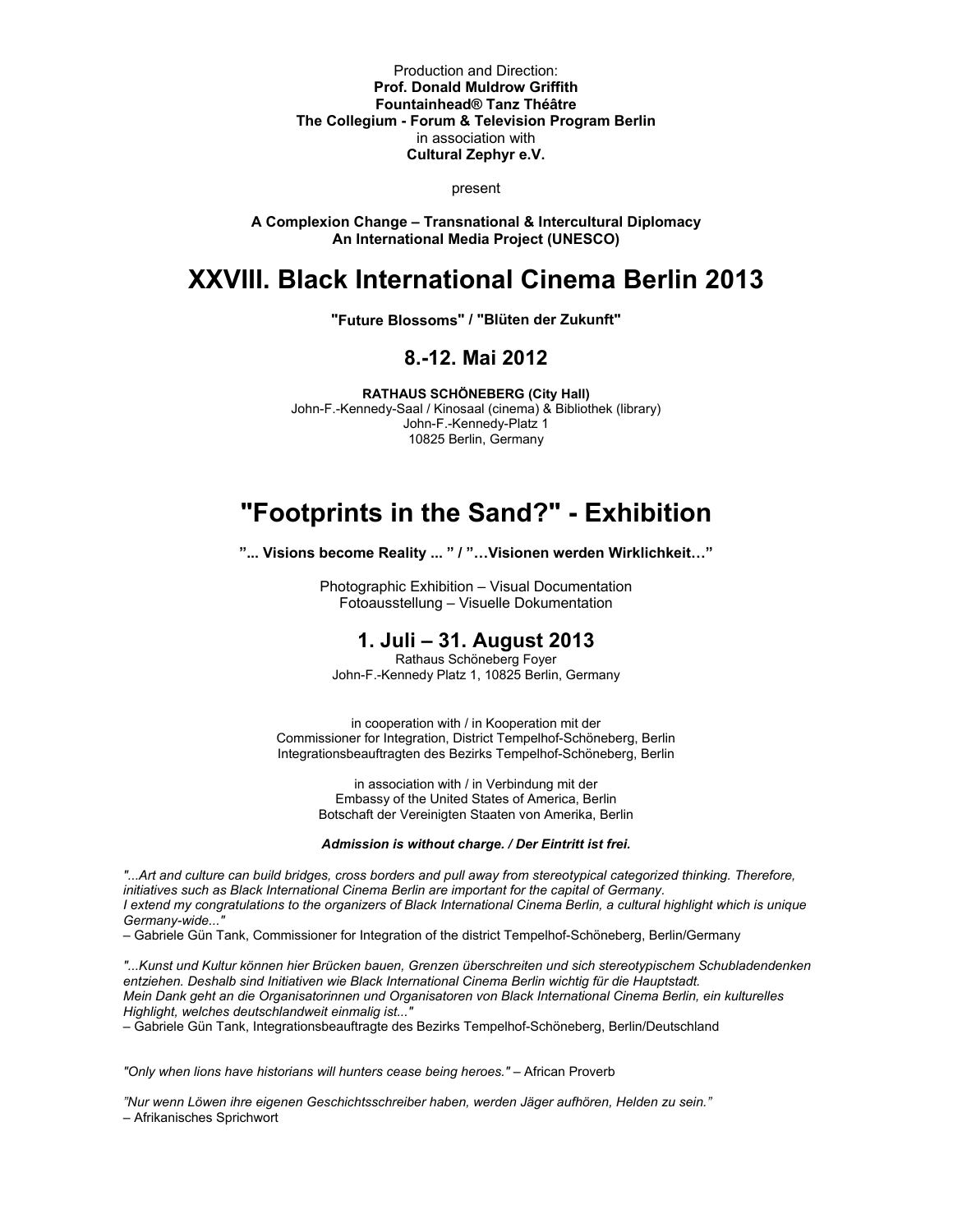## **Wednesday, May 8** (John-F.-Kennedy-Saal) **6 pm / 18 Uhr**

### **FUTURE BLOSSOMS**

### **Opening Ceremonies**

*Presenters*  Prof. Donald Muldrow Griffith, co-founder/producer/publisher/director/curator/moderator, Berlin/USA *Fountainhead® Tanz Théâtre / Black International Cinema Berlin / The Collegium - Forum & Television Program Berlin / "Footprints in the Sand?" Exhibition / Cultural Zephyr e.V.* 

Katharina Gollner-Sweet - U.S. Cultural Attaché, Embassy of the United States of America, Berlin Gabriele Gün Tank, Commissioner for Integration, District Tempelhof-Schöneberg, Berlin Wolfgang Busch - Filmmaker, USA/Germany Matthew Frazier - Filmmaker, USA Gregor - Free Mumia Bündnis, Berlin Dr. Sabine Grund - Historian, Berlin Martina Guzmán - Filmmaker, USA/Mexico Amir Kaufmann - Filmmaker, Berlin/Israel Margarita Mejia Likosova – Journalist, Colombia Melitta Manigk & Regina Gerschke - Tempelhof 42, Berlin Marina Treichel - Television Producer, Berlin Netra Nambiar Veetil - Dancer/Student, Berlin/India, John-F.-Kennedy-Schule, Berlin

Artistic Presentation "East-West Dialogues of Musical Melancholy" Raycurt Johnson/Violin, USA Viktor Maximov/Guitar, Berlin/Vitebsk

**Catering** Mahide Lein, Ahoi Kultur, Berlin

# **Wednesday, May 8** (Kinosaal/Cinema) **8 pm / 20 Uhr**

### **A TRIBUTE TO WILLIAM GREAVES**

Director, producer and writer William Greaves began his career as a featured actor on Broadway and in motion pictures. His dedication, professionalism, creative and academic abilities behind and in front of the camera earned him over 60 international film festival awards, including an Emmy and four Emmy nominations. In 1980, he was inducted into the Black Filmmakers Hall of Fame, and in the same year he was the recipient of a special "homage" at the first Black American Independent Film Festival in Paris. In 1986, he received an "Indy" – the special Life Achievement Award – from the Association of Independent Video and Filmmakers.

For two years, Greaves served as executive producer and co-host of the pioneering network television series *Black Journal*, for which he was awarded an Emmy.

Regisseur, Produzent und Autor William Greaves begann seine berufliche Karriere als Hauptdarsteller am Broadway und in Spielfilmen. Seine Hingabe, Professionalität sowie kreativen und akademischen Fähigkeiten hinter und vor der Kamera trugen ihm über 60 internationale Filmfestivalpreise ein, sowie einen Emmy und vier Emmy-Nominierungen. Im Jahr 1980 wurde er in die Black Filmmakers Hall of Fame aufgenommen und war im selben Jahr Empfänger einer besonderen "Hommage" auf dem ersten Black American Independent Film Festival in Paris. 1986 erhielt er den "Indy" – die besondere Auszeichnung für das Lebenswerk – von der Vereinigung Unabhängiger Video- und Filmemacher.

Zwei Jahre lang war Greaves geschäftsführender Produzent und Ko-Moderator der wegbereitenden Fernsehreihe *Black Journal* im US-amerikanischen Sendenetz, für die er mit einem Emmy ausgezeichnet wurde.

### **RALPH BUNCHE: AN AMERICAN ODYSSEY**

Director: William Greaves Documentary, Color, 117 min. USA 2001 English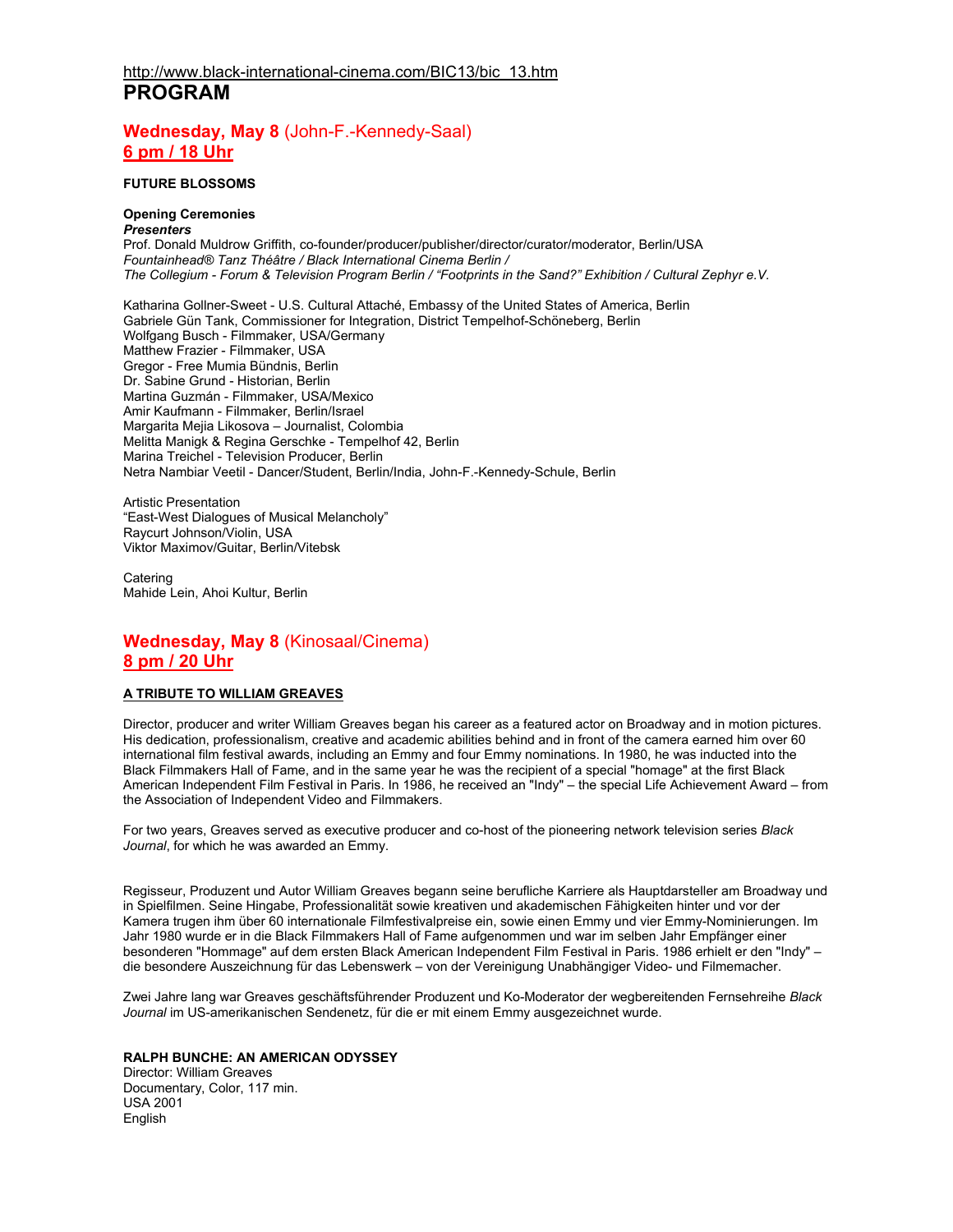Scholar, diplomat, civil and human rights activist, the first Black person to win the Nobel Peace Prize for negotiating an armistice agreement in the Middle East between Arabic Nations and Israel – Ralph Bunche might be the most overlooked public figure of the 20th century. This documentary chronicles the life of a remarkable African American who overcame poverty and prejudice to profoundly shape the course of world history, yet faded from the public consciousness. The film resurrects his legacy at a crucial time. Bunche´s ideas and actions resolved longstanding conflicts around the world in a not-so-distant past – lessons that are all too timely today. "Ralph Bunche: An American Odyssey" is narrated by Sidney Poitier; produced and written by Emmy Award-winning filmmaker William Greaves; and based on the biography of Sir Brian Urquhart, Bunche´s successsor at the UN. The film weaves newsreel footage, archival photographs, readings from Bunche´s diaries and writings, and interviews with narration and music to tell the story on both an intimate and global scale. The film traces Bunche´s life (1903-1971) against the backdrop of leading world events of the 20th century, beginning with his youth and early career as a professor at Howard University and researcher in Africa. Bunche´s political career began during World War II at the State Department. After the war, Bunche helped draft the UN charter and later joined the organization, where he rose to Under-Secretary General. During the 1950's and 60's, he became an international celebrity for an astonishing array of achievements, including his role as peacemaker in the Middle East, catalyst for decolonization in Africa, and advocate of civil rights in the U.S.A.

Wissenschaftler, Diplomat, Aktivist für Bürger- und Menschenrechte, der erste Schwarze, der den Friedensnobelpreis für die Verhandlungen zum Waffenstillstand im Nahen Osten zwischen arabischen Staaten und Israel bekam – Ralph Bunche ist wohl die meist übersehene öffentliche Persönlichkeit des 20sten Jahrhunderts. Diese Dokumentation zeichnet das Leben eines bemerkenswerten Afrikanisch-Amerikaners nach, der Armut und Vorurteile überwand, um auf grundlegende Weise den Lauf der Weltgeschichte mitzugestalten, und dennoch aus dem Bewusstsein der Öffentlichkeit verschwand. Der Film lässt sein Vermächtnis wieder aufleben, zu einer kritischen Zeit. Bunches Ideen und Aktivitäten ließen lang anhaltende Konflikte zu einer Lösung kommen in einer nicht allzu weit zurückliegenden Zeit – Lehren, die heute mehr als zeitgemäß erscheinen. "Ralph Bunche: An American Odyssey" wird von Sidney Poitier erzählt, wurde produziert und geschrieben von dem mit einem Emmy-Award ausgezeichneten Filmemacher William Greaves und basiert auf der von Sir Brian Urquhart verfassten Biographie, seinem Nachfolger bei den Vereinten Nationen. Der Film verwebt Archivmaterial aus Wochenschauen, Fotomaterial, Passagen aus Bunches Tagebüchern und Aufzeichnungen, Interviews mit Erzählungen und Musik, um die Geschichte aus privater und globaler Perspektive darzustellen. Der Film folgt Bunches Leben (1903-1971) vor dem Hintergrund weltbewegender Ereignisse des 20sten Jahrhunderts, beginnend mit seiner Jugend und seiner frühen Karriere als Professor an der Howard Universität und seiner Tätigkeit als Forscher in Afrika. Bunches politische Karriere begann im State Department während des Zweiten Weltkrieges. Nach dem Krieg war Bunche an der Formulierung der UN-Charter beteiligt und trat später der Organisation bei, in der er bis zum Vize-Generalsekretär aufstieg. Während der 50er und 60er Jahre wurde er durch eine beachtliche Reihe von Erfolgen zu einer internationalen Berühmtheit, darunter seine Rolle als Friedensstifter im Nahen Osten, Katalysator für die Dekolonialisierung in Afrika und Anwalt für Bürgerrechte in den USA.

# **Wednesday, May 8** (Kinosaal/Cinema) **10 pm / 22 Uhr**

#### **KAKOOTI**

Director: Mohammad Hassanzadeh Ghomi Narrative, Color, 95 min. Iran 2012 Persian with English subtitles

The movie tells the story of a school girl who must carry the burden and harshness of life, while her mother is sick and incapable of providing for the family. The young girl has to work, study and care for her ill mother.

Der Film erzählt die Geschichte eines Schulmädchens, das die Härte des Lebens schultern muss, während seine Mutter krank ist und nicht in der Lage, sich um die Familie zu kümmern. Das junge Mädchen muss arbeiten, lernen und seine kranke Mutter versorgen.

# **Thursday, May 9** (Kinosaal/Cinema) **2 pm / 14 Uhr**

### **SAYEHA DAR AKHARIN KHATEREH ROD / THE OBSCURITY IN LAST REMINISCENCE OF THE RIVER**

Director: Reza Mohammadi Animation, Color, 6 min. Iran 2012 no dialogue

A man and a woman are standing on both sides of a river. What happens between them, is told through shadows...

Ein Mann und eine Frau stehen an den beiden Ufern eines Flusses. Was sich zwischen ihnen ereignet, erzählen die Schatten...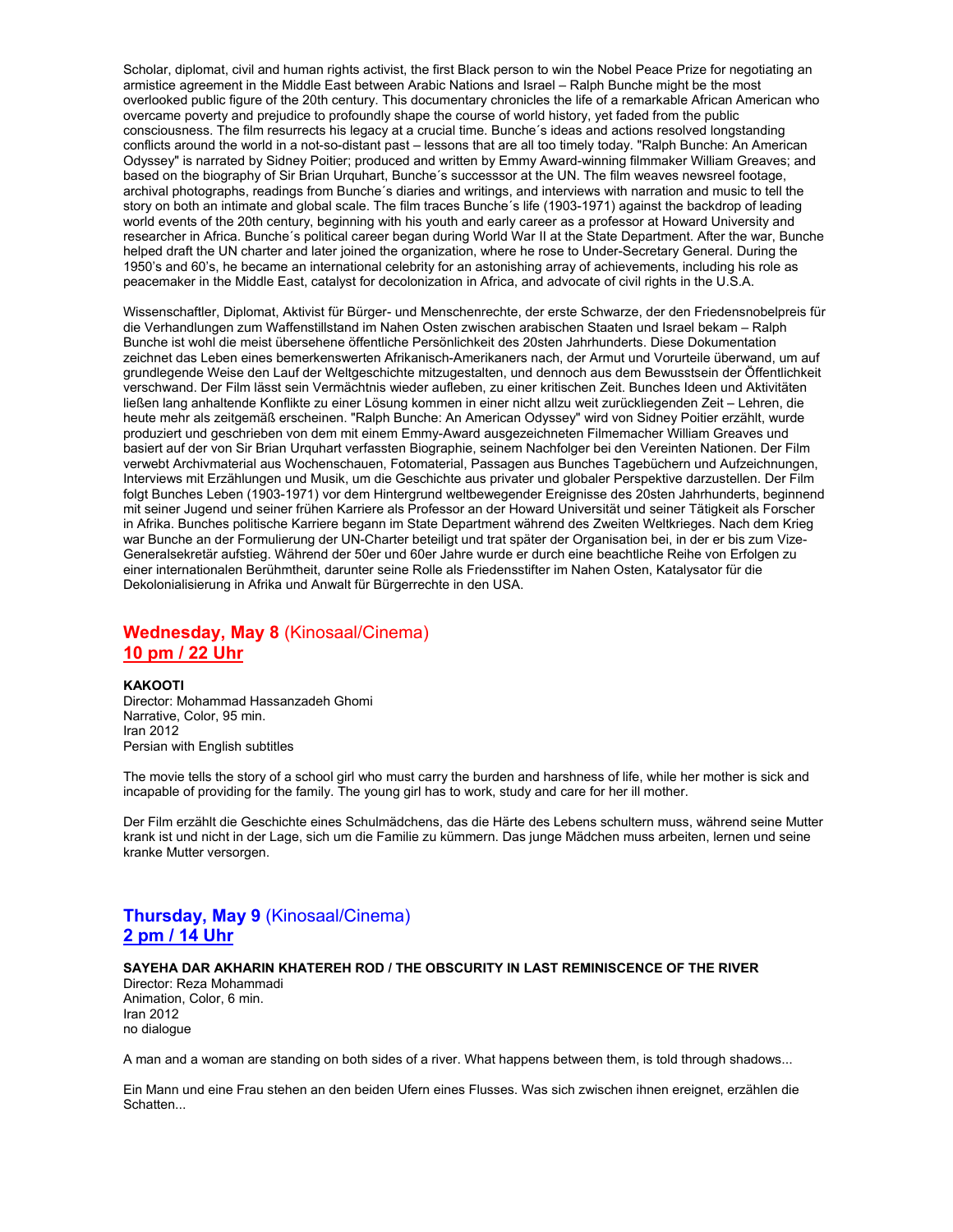**RETURN TO THE WORLD OF DANCE** 

Directors: Dan Boord, Marilyn Marloff & Luis Valdovino Experimental, Color, 7 min. USA 2011 English

"Return to the World of Dance" is an instructional guide for those perplexed by the post-modern condition. The film is not about dance, but is a tribute to Fernand Léger's "Ballet Mécanique".

It is the last in a series of videos made for lovers of dance, the Jane Fonda workout video, and the twister game. This series asks the question, "If it is big, if it is orange and if it is ugly – is it contemporary art?" The World of Dance series provides self-help for those who love dance and are without the means to produce a full-scale "Le Sacre du Printemps".

"Return to the World of Dance" ist eine Gebrauchsanleitung für diejenigen, die von den postmodernen Umständen verblüfft sind. Der Film handelt nicht vom Tanz, sondern ist ein Tribut an Fernand Légers "Ballet Mécanique". Er ist der letzte einer Videoreihe, die für Liebhaber des Tanzes, der Workout-Videos von Jane Fonda und dem Twister-Spiel gemacht wurde. Die Serie wirft die Frage auf: "Wenn es groß, wenn es orange und wenn es hässlich ist – ist es zeitgenössische Kunst?" Die Reihe "World of Dance" bietet Selbsthilfe für jene an, die den Tanz lieben, aber nicht die Mittel haben, um ein groß angelegtes "Le Sacre du Printemps" zu produzieren.

#### **MA PASSION**

Directors: Matthias G. Ziegler & Sidoine Boris Talom Experimental, Color, 22 min. Cameroon 2012 French with English subtitles

Dancer and refugee Berty was obliged to leave his country because of political unrest. During his flight, he arrives in a neighboring country where he meets Clemence, a young female dancer. He sees her as the perfect dancer and also as an ideal companion for life. Only their origins separate them, because Berty will be rejected by the family of his sweetheart. But let's not forget they have something unshakeable in common: The Art of Dance.

Tänzer und Flüchtling Berty war gezwungen, sein Land wegen politischer Unruhen zu verlassen. Während seiner Flucht gelangt er in ein benachbartes Land, wo er Clemence, eine junge Tänzerin, kennen lernt. Er sieht in ihr die perfekte Tänzerin und auch eine ideale Partnerin fürs Leben. Nur ihre Herkunft trennt die beiden, weil Berty von der Familie seiner Liebsten zurückgewiesen wird. Aber es kann nicht übersehen werden, dass sie etwas unerschütterliches gemeinsam haben: Die Kunst des Tanzes.

### **TXIKI**

Director: Sergio San Martín Documentary, Color, 27 min. Spain 2012 Spanish with English subtitles

"Txiki" is a documentary structured around the artist Txiki Medina (1958) and focused on the creative process of an oil painting. In order to assemble his peculiar geometry, the artist takes inspiration from urban spaces and spoiled aspects of nature, places filled with elements which, rather than sought, have been encountered.

"Txiki" ist ein Dokumentarfilm über den Künstler Txiki Medina (1958) und konzentriert sich auf den kreativen Prozess hinter einem Ölgemälde. Um seine eigentümliche Geometrie zusammenzustellen, lässt sich der Künstler von urbanen Räumen und der Vergänglichkeit der Natur inspirieren, Orte mit Elementen, auf die er eher stößt, als sie zu suchen.

### **GUILLERMO OYÁGÜEZ MONTERO**

Director: Antonio Gómez-Olea Documentary, Color, 29 min. Spain 2012 Spanish with English subtitles

The film is about preparing an exhibition of a painter who does not believe in geniuses, but in the capacity of making infinite efforts, developing their skills as best he can. But where is the normal, talent, genius? Guillermo paints pictures as parts of a diary, which include sensations from colors, glare and shadows which attract attention, but also the testimony of feelings, which invade.

Der Film handelt von der Vorbereitung einer Ausstellung des Malers, der nicht an das Genie glaubt, sondern an das Vermögen, unbegrenzte Anstrengungen zu machen und seine Fähigkeiten, so gut er kann, zu entwickeln. Aber wo ist das Normale, das Talent, das Genie? Guillermo malt Bilder wie die Teile eines Tagebuchs, das die Empfindung aus den Farben, dem Licht oder Schatten umfasst, was Aufmerksamkeit erregt, aber auch Zeugnis der eindringenden Gefühle ist.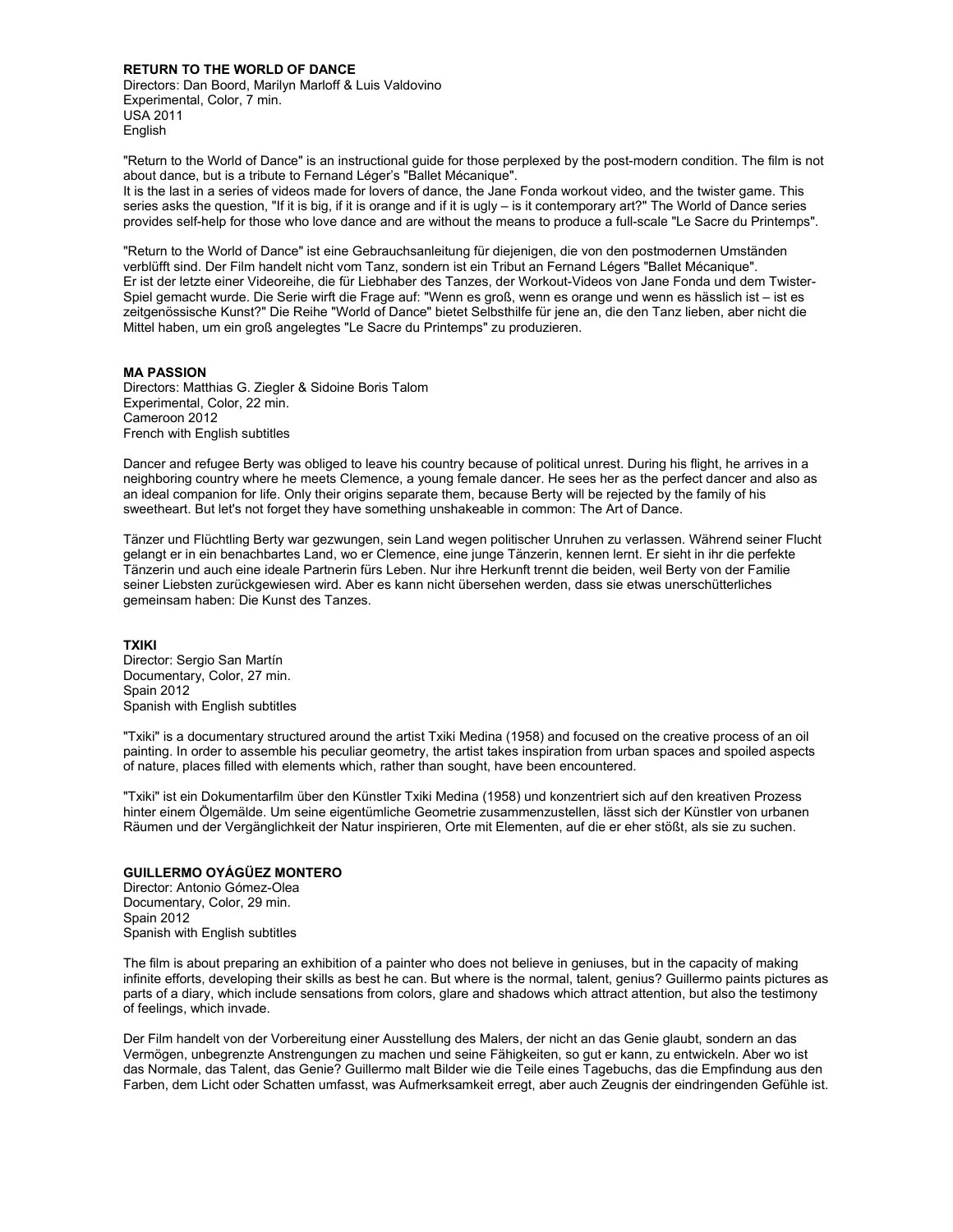# **Thursday, May 9** (Kinosaal/Cinema) **4 pm / 16 Uhr**

**THE COLLEGIUM - FORUM & TELEVISION PROGRAM BERLIN: A PORTRAIT OF ROSWITHA GÜNTHER / EIN PORTRAIT ÜBER ROSWITHA GÜNTHER**  Director: Prof. Donald Muldrow Griffith/Fountainhead® Tanz Théâtre Documentary, Color, 80 min. Germany 2013 German with English subtitles

Opening Remarks: Felix Block

This film is a Fountainhead® Tanz Théâtre production which will premier during the festival. Conceptualized, written and directed by Prof. Donald Muldrow Griffith, the XXVIII. Black International Cinema Berlin 2013 will present a portrait of Roswitha Günther, founder and director of *Pfeiffers Ballhaus*, who for over 20 years produced *Pfeiffers Ballhaus* at the Berlin citizen television station Alex - Open Channel Berlin. The documentary reveals a picture of a woman, who with determination, community spirit and heart, offers especially the elder, but also the younger generation, the possibility to participate in a social and artistic life, to meet each other, to dance and while having cake and coffee to participate for several hours, in an artistic program with music, song and performance, which at the same time is produced for television at Alex - Open Channel Berlin.

Dieser Film ist eine Fountainhead® Tanz Théâtre Produktion und wird auf dem Festival seine Premiere feiern. Konzipiert, geschrieben und unter der Regie von Prof. Donald Muldrow Griffith zeigt das XXVIII. Black International Cinema Berlin 2013 ein Porträt über Roswitha Günther, Gründerin und Leiterin von *Pfeiffers Ballhaus*, die seit über 20 Jahren im Berliner Bürgerfernsehen Alex - Offener Kanal Berlin *Pfeiffers Ballhaus* produziert. Die Dokumentation zeichnet das Bild einer Frau, die mit viel Durchhaltevermögen, Gemeinschaftssinn und Herz besonders der älteren Generation aber auch jüngeren Menschen die Möglichkeit bietet, am sozialen und künstlerischen Leben teilzunehmen, sich zu begegnen, zu tanzen und bei Kaffee und Kuchen mehrere Stunden an einem künstlerischen Programm aus Musik, Gesang und Artistik teilzunehmen, das gleichzeitig aufgezeichnet und im Fernsehsender Alex - Offener Kanal Berlin ausgestrahlt wird.

# **Thursday, May 9** (Kinosaal/Cinema) **6 pm / 18 Uhr**

### **THE RETURN OF THE REPRESSED**  Director: Aïssa Rabbaoui Documentary/Animation, Color, 20 min.

Germany 2013 German

A resistance fighter and philosopher, Abdelkrim El Khattabi in 1920, succeeded in establishing a republic, which defied Spanish and French occupation. Following the discovery of large deposits of iron ore near Melilla, North Morocco, the population was forced to work in the mines in order to satisfy the needs of major industrial corporations. A struggle inevitably occurred.

Ein Widerstandskämpfer und Philosoph, Abdelkrim El Khattabi, errichtete 1920 erfolgreich einen Staat, der die spanische und französische Besatzung abwehrte. Nachdem in Melilla, in Nordmarokko, große Vorkommen an Eisenerz entdeckt wurden, wurde die Bevölkerung gezwungen, in den Minen zu arbeiten, um die Bedürfnisse großer Industriekonzerne zu befriedigen. Es folgte ein unvermeidlicher Kampf.

### **JUBA YOUTH**

Since South Sudan became independent in July 2011, the country faces a constant reinvention, a "Zero Hour". Despite a challenging situation in the country, it is especially the young South Sudanese, who are optimistically guiding their lives towards a better future. But what exactly are they looking for and what issues are close to their hearts? Within the framework of the project JUBA YOUTH, five South Sudanese filmmakers present local adolescents and their means of living both in fictional and documentary short films.

The project was financially supported by the German Federal Ministry for Economics Cooperation and Development  $(BMZ)$ .

Seit Südsudan im Juli 2011 unabhängig wurde, durchlebt das Land seine "Stunde Null". Trotz der momentanen Herausforderungen im Land sind es besonders die jungen Südsudanesen, die optimistisch für ihr Leben eine bessere Zukunft sehen. Aber was genau suchen sie und welche Themen liegen ihnen am Herzen? Im Rahmen des Projekts JUBA YOUTH präsentieren fünf südsudanesische Filmemacher sowohl in fiktionalen als auch in dokumentarischen Kurzfilmen einheimische Jugendliche und ihre Art zu leben.

Das Projekt wurde vom Bundesministerium für wirtschaftliche Zusammenarbeit und Entwicklung (BMZ) finanziell gefördert.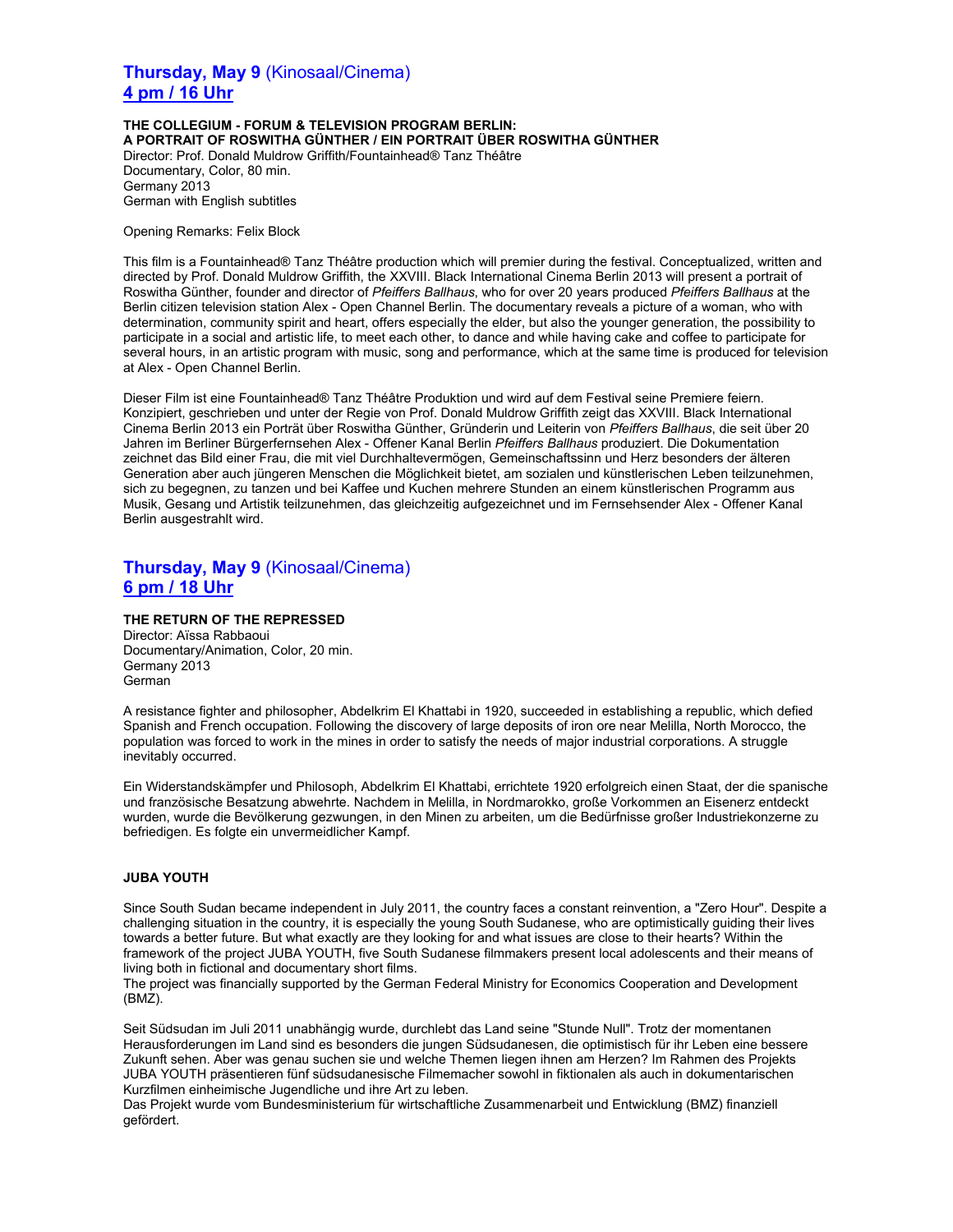**ANGELO**  Director: Joice John Thomas Documentary, Color, 9 min. South Sudan 2013 Arabic with English subtitles

At the *Friendship Association for Child Protection*, Angelo devotes himself to street children. A fate, he once shared with them...

Angelo kümmert sich mit seiner Organisation *Friendship Association for Child Protection* um Straßenkinder in Juba. Ein Schicksal, das er selbst gut kennt...

#### **DECIDE / ENTSCHEIDUNG**

Director: Alex Taban Narrative, Color, 10 min. South Sudan 2013 Arabic with English subtitles

Pitia prefers to go for a drink with his friends rather than attend school – until something terrible happens. Pitia now has to make up his mind...

Pitia geht mit seinen Freunden lieber einen Trinken als in die Schule – bis ein Unglück passiert. Pitia muss sich nun entscheiden...

### **DOWRY OF LIFE / MITGIFT**

Director: Simon Bingo Narrative, Color, 9 min. South Sudan 2013 English with German subtitles

Mary loves John, but was forced to marry a wealthy man instead. A meeting with her lover has fatal consequences.

Mary liebt John, wurde aber gezwungen, einen reichen Mann zu heiraten. Ein Treffen mit ihrem Geliebten hat fatale Folgen.

#### **WANI AND HIS VISION / WANI UND SEIN TRAUM**

Director: Ochan Hannington Documentary, Color, 6 min. South Sudan 2013 Arabic with English subtitles

Boda-Bodas are the most important means of transport in South Sudan. For many young people, they are also the only means to obtain a job. Wani however, has a higher goal.

Boda-Bodas sind im Südsudan das wichtigste Verkehrsmittel. Deren Fahrer zu sein, ist für viele junge Menschen oft der einzig erhältliche Job. Doch Wani verfolgt ein höheres Ziel.

### **CLASH OF CULTURES / KAMPF DER KULTUREN**

Director: Mary Kadi Manoah Narrative, Color, 5 min. South Sudan 2013 English and Arabic with English subtitles

Since independence, more and more young South Sudanese from all over Africa, have returned to their country. Perhaps conflict among them, may be inevitable.

Seit der Unabhängigkeit kehren immer mehr südsudanesische Jugendliche aus ganz Afrika in ihre Heimat zurück. Konflikte zwischen ihnen scheinen vorprogrammiert.

### **MELVIN & JEAN: AN AMERICAN STORY**

Director: Maia Wechsler Documentary, Color, 60 min. USA/France 2012 English and French with English subtitles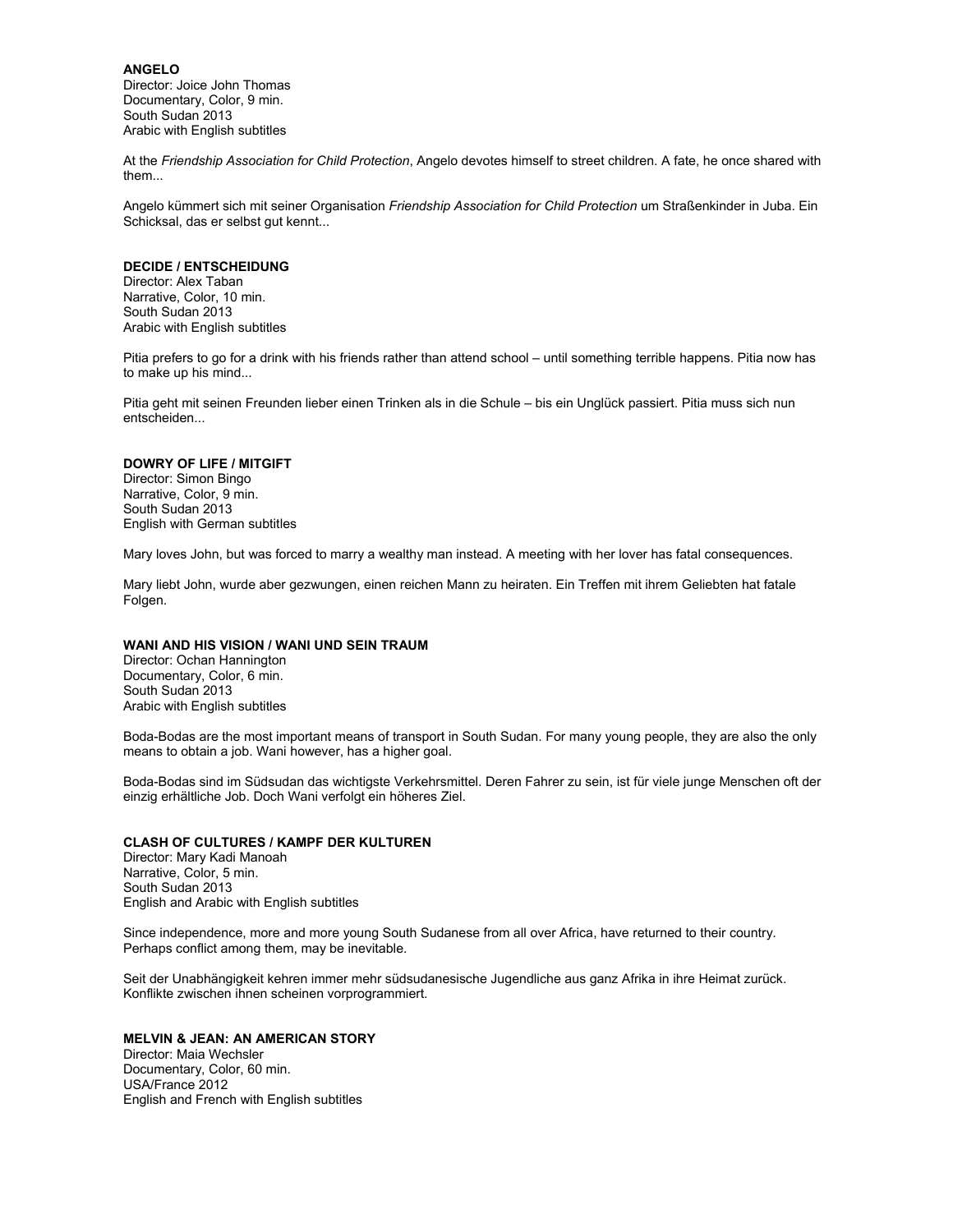When Melvin and Jean McNair hijacked a plane from Detroit to Algeria in 1972 with their two children on board, they called it an act of political resistance. The hijacking was also an act of desperation committed by two people in their early twenties, who saw no other way to escape what they felt was the constant state of racial oppression in America. Living in France 40 years afterwards, contemplating the hijacking and their inability to return to the U.S., Melvin and Jean are still coming to terms with their choice and its lifelong consequences.

Als Melvin und Jean McNair 1972 ein Flugzeug von Detroit nach Algerien entführten mit ihren beiden Kindern an Board, nannten sie es einen Akt des politischen Widerstands. Die Entführung war auch ein Akt der Verzweiflung, begangen von zwei Menschen Anfang zwanzig, die keinen anderen Weg sahen, dem Zustand ständiger ethnischer Unterdrückung in Amerika zu entfliehen. Nach der Entführung vierzig Jahre in Frankreich lebend und ohne Erlaubnis, in die USA zurückzukehren, setzen sich Melvin und Jean immer noch mit ihrer Entscheidung und deren lebenslangen Folgen auseinander.

# **Thursday, May 9** (Kinosaal/Cinema) **8 pm / 20 Uhr**

### **MARY BURRILL'S** *AFTERMATH***: CONNECTING WITH THE PAST THROUGH DRAMA**

Director: Precious B. Stone Documentary, Color, 52 min. USA 2011 English

"Mary Burrill's *Aftermath*: Connecting with the Past through Drama" examines the African American experience during the World War I era. Using the provocative short play *Aftermath* by early African American playwright Mary Burrill as its main focus, the video also looks at the experiences of Black soldiers who served abroad in World War I, as well as issues of oppression and injustice during that time in the United States. Through interviews with educators, the video sheds light on the playwright, her contemporaries, and social activism. The centerpiece of the video is a reading of a one act play, followed by a discussion regarding the play's themes and relevance today.

"Mary Burrill's *Aftermath*: Connecting with the Past through Drama" untersucht die afrikanisch-amerikanische Erfahrung während der Zeit des Ersten Weltkriegs. Mit dem Hauptfokus auf das provokative Kurzdrama *Aftermath*, ein frühes Werk der Dramatikerin Mary Burrill, schaut das Video ebenso auf die Erfahrungen Schwarzer Soldaten, die im Ersten Weltkrieg im Ausland dienten, sowie auf Fragen der Unterdrückung und Ungerechtigkeit während jener Zeit in den Vereinigten Staaten. Mittels Interviews mit Pädagogen wirft das Video Licht auf die Dramatikerin, ihre Zeitgenossen und ihren sozialen Aktivismus. Im Mittelpunkt des Films steht die Lesung eines Ein-Akters, gefolgt von einer Diskussion über die Themen des Stückes und seine Relevanz in der heutigen Zeit.

#### **A TRIBUTE TO WILLIAM GREAVES**

### **IDA B. WELLS: A PASSION FOR JUSTICE**

Director: William Greaves Documentary, Color, 58 min. USA 1989 English

With readings by Pulitzer-Prize-Winning author Toni Morrison, this work documents the life and times of Ida B. Wells, the pioneering African American journalist, activist, suffragist and anti-lynching crusader of the late 19th and early 20th century. For 40 years, Wells´ stature in Black America was equal to that of such leaders as Booker T. Washington and W.E.B. DuBois.

Mit Texten, vorgetragen von Pulitzer-Preisträgerin Toni Morrison, dokumentiert dieser Film das Leben und die Zeit der Ida B. Wells, einer Pionierin im afrikanisch-amerikanischen Journalismus, eine Aktivistin, Kämpferin für das Wahlrecht und gegen Lynchjustiz am Ende des 19ten, Anfang des 20sten Jahrhunderts. Vierzig Jahre lang besaß die Person Ida B. Wells einen Stellenwert im Schwarzen Amerika vergleichbar mit so führenden Persönlichkeiten wie Booker T. Washington und W.E.B. DuBois.

# **Thursday, May 9** (Kinosaal/Cinema) **10 pm / 22 Uhr**

**MIKEL'S FAITH**  Director: Alexander Etseyatse Narrative, Color, 32 min. USA 2011 English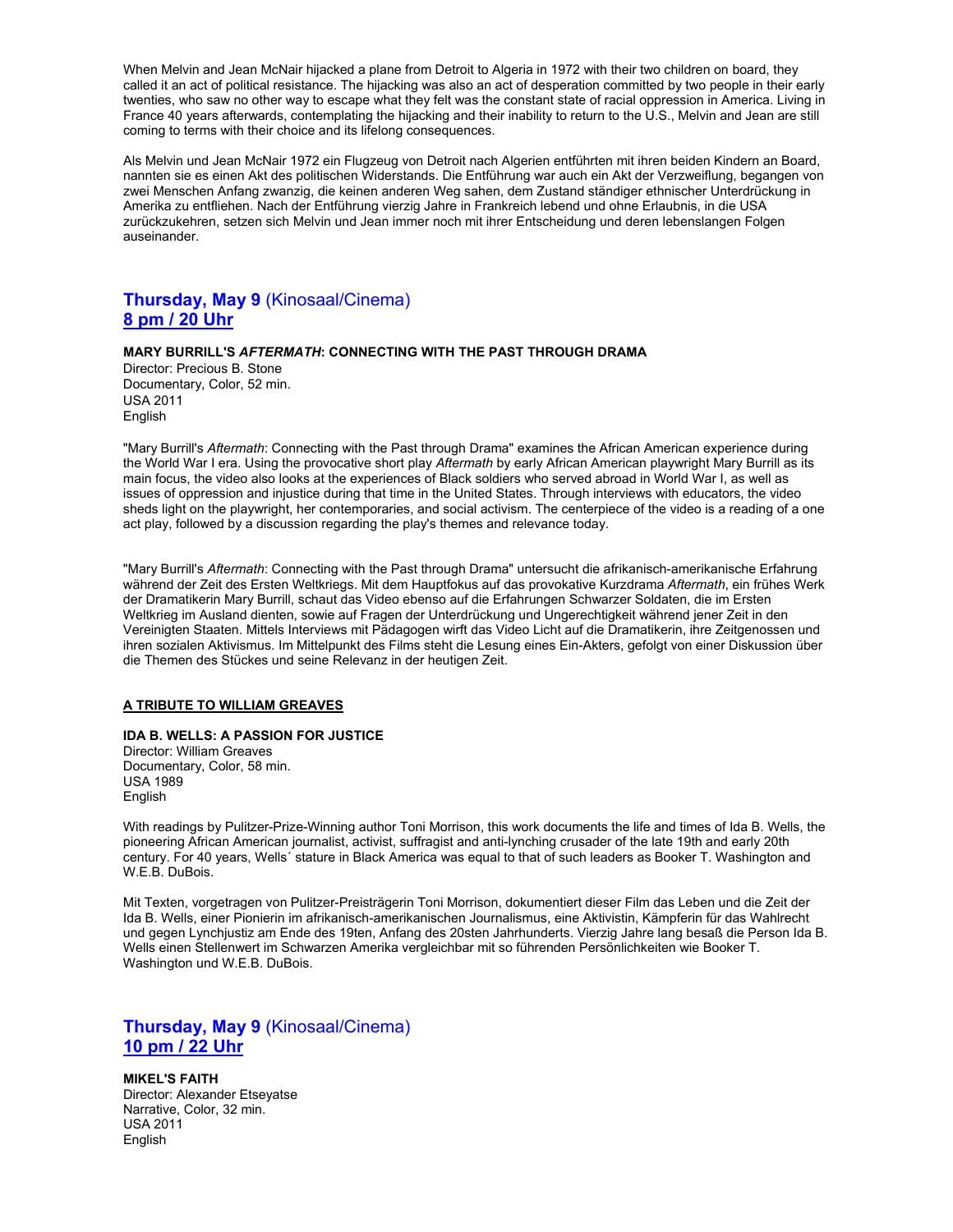Mikel Hill, an incarcerated former Golden Glove Champ is suddenly released from prison. He tries to restore his former life by confronting past friends.

Mikel Hill, ein inhaftierter ehemaliger Golden Glove Champion, wird unverhofft aus dem Gefängnis entlassen. Er versucht daraufhin, sein altes Leben wieder herzustellen, und setzt sich mit früheren Freunden auseinander.

### **23rd PSALM: REDEMPTION**

Directors: Cornelius Booker III & Christopher C. Odom Narrative, Color, 72 min. USA 2012 English

When a minister and his family are held hostage in his home by escaped convicts, he must rely upon faith to deliver his family from harm's way.

Als ein Priester und seine Familie im eigenen Haus als Geiseln von entflohenen Häftlingen festgehalten werden, muss er auf den Glauben vertrauen, um seine Familie vor Schaden zu bewahren.

#### **HAZOR**

Director: Miro Mastropasqua Narrative, Color, 22 min. Germany/Italy/Spain 2013 German with English subtitles

Paul is lying in a coma, when he suddenly finds himself in a strange forest named Hazor. In the forest he loses his shadow, which he needs to awaken from the coma. Paul doesn't remember anything except a few flashbacks, but he knows he feels guilty for a crime he has committed in the past and in the search for the truth, his shadow will return to kill him.

Paul liegt im Koma, als er sich selbst plötzlich in einem fremden Wald namens Hazor wiederfindet. In dem Wald verliert er seinen Schatten, den er braucht, um aus dem Koma aufzuwachen. Paul erinnert sich an nichts, er hat nur einige Flashbacks. Er weiß aber, dass er sich eines Verbrechens schuldig fühlt, das er in der Vergangenheit begangen hat, und auf der Suche nach der Wahrheit kommt sein eigener Schatten zurück, um ihn zu töten.

# **Friday, May 10** (Kinosaal/Cinema) **2 pm / 14 Uhr**

**THE COLLEGIUM - FORUM & TELEVISION PROGRAM BERLIN: A PORTRAIT OF ROSWITHA GÜNTHER / EIN PORTRAIT ÜBER ROSWITHA GÜNTHER**  Director: Prof. Donald Muldrow Griffith/Fountainhead® Tanz Théâtre Documentary, Color, 80 min. Germany 2013 German with English subtitles

This film is a Fountainhead® Tanz Théâtre production which will premier during the festival. Conceptualized, written and directed by Prof. Donald Muldrow Griffith, the XXVIII. Black International Cinema Berlin 2013 will present a portrait of Roswitha Günther, founder and director of *Pfeiffers Ballhaus*, who for over 20 years, produced *Pfeiffers Ballhaus* at the Berlin citizen television station Alex - Open Channel Berlin. The documentary reveals a picture of a woman, who with determination, community spirit and heart, offers especially the elder, but also the younger generation, the possibility to participate in a social and artistic life, to meet each other, to dance and while having cake and coffee to participate for several hours, in an artistic program with music, song and performance, which at the same time is produced for television at Alex - Open Channel Berlin.

Dieser Film ist eine Fountainhead® Tanz Théâtre Produktion und wird auf dem Festival seine Premiere feiern. Konzipiert, geschrieben und unter der Regie von Prof. Donald Muldrow Griffith zeigt das XXVIII. Black International Cinema Berlin 2013 ein Porträt über Roswitha Günther, Gründerin und Leiterin von *Pfeiffers Ballhaus*, die seit über 20 Jahren im Berliner Bürgerfernsehen Alex - Offener Kanal Berlin *Pfeiffers Ballhaus* produziert. Die Dokumentation zeichnet das Bild einer Frau, die mit viel Durchhaltevermögen, Gemeinschaftssinn und Herz besonders der älteren Generation aber auch jüngeren Menschen die Möglichkeit bietet, am sozialen und künstlerischen Leben teilzunehmen, sich zu begegnen, zu tanzen und bei Kaffee und Kuchen mehrere Stunden an einem künstlerischen Programm aus Musik, Gesang und Artistik teilzunehmen, das gleichzeitig aufgezeichnet und im Fernsehsender Alex - Offener Kanal Berlin ausgestrahlt wird.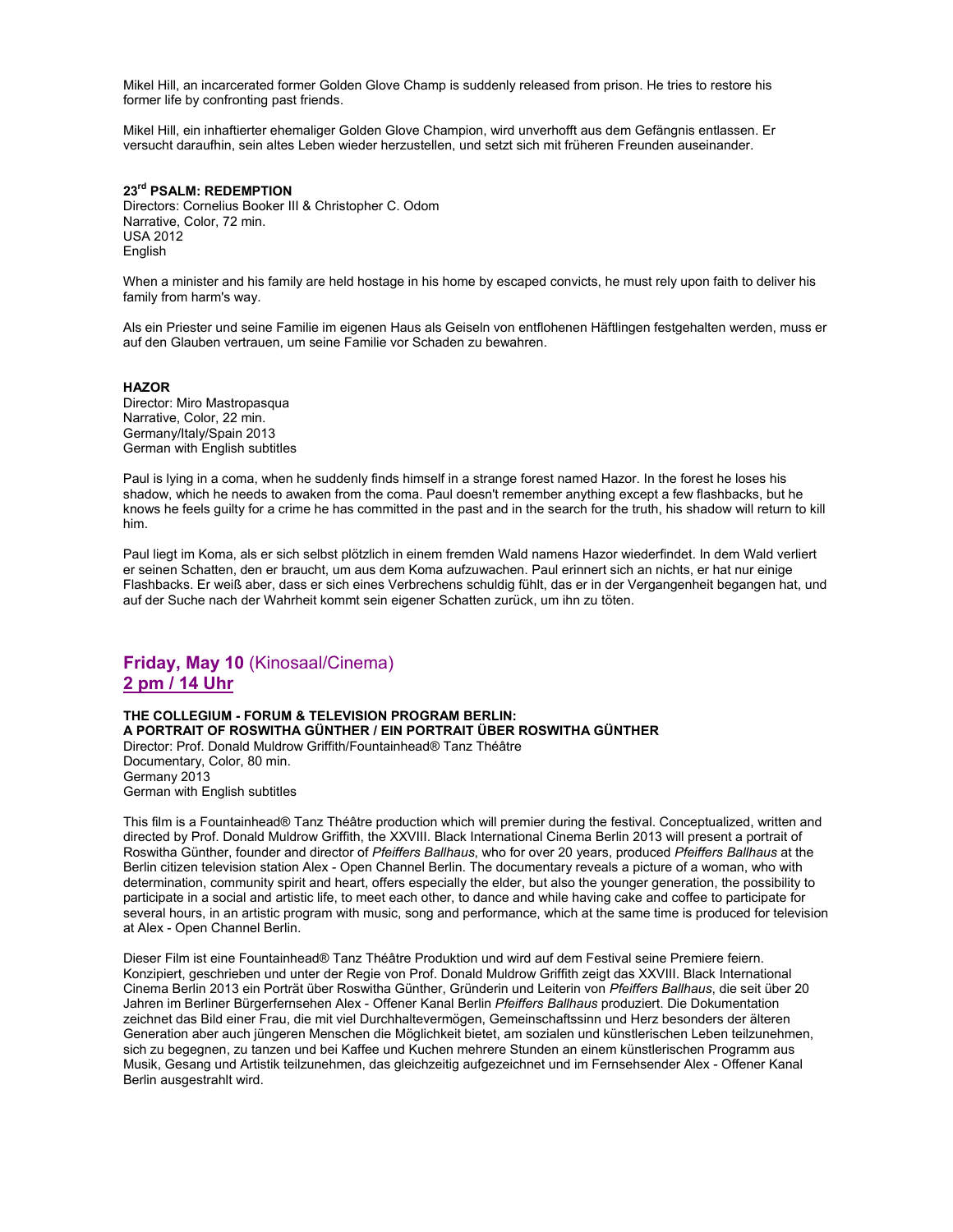# **Friday, May 10** (Kinosaal/Cinema) **4 pm / 16 Uhr**

### **MOMENTS OF AWAKENINGS**

Director: Amir Kaufmann Narrative, Color, 23 min. Germany 2008 English

"Moments of Awakenings" is a short film which describes and follows the inner voyage of a man, an artist, into his shaken manner of awakenings. The film touches in a poetic sense and visual sensitivity his inner emotional state and essence, while trying to capture in a visual way the "being in the moment".

"Moments of Awakenings" ist ein Kurzfilm, der die innere Reise eines Mannes, eines Künstlers, beschreibt; er folgt ihm auf seinem wankenden Weg des Erwachens. Der Film berührt auf poetische Weise und mit visueller Einfühlsamkeit seinen inneren emotionalen Zustand und sein Wesen, während er versucht das "Sein im Moment" in Bildern festzuhalten.

### **PRESENT PAST TOMORROW**

Director: Amir Kaufmann Narrative, Color, 22 min. Germany 2011 no dialogue

The film "Present Past Tomorrow" attempts to perceive a transformational process of a stressed individual in the midst of modern life. As flashes of visual heartbeats, the film penetrates a psychological crisis, allowing the viewer to share a healing journey through inner psychic states.

"Present Past Tomorrow" is a short film, yet offers a sharp observation into an inner emotional path. The film location was an abandoned Soviet hospital near Berlin, Germany, which was chosen with the intention to radiate and support subtle human encounters and awareness of emotional phases.

Der Film "Present Past Tomorrow" unternimmt den Versuch, den Wandlungsprozess eines gestressten Menschen inmitten des modernen Lebens wahrzunehmen. Mit aufblitzenden visuellen Herzschlägen durchdringt der Film eine psychische Krise und erlaubt dem Zuschauer an einer Heilungsreise durch innere psychische Zustände teilzunehmen. "Present Past Tomorrow" ist ein Kurzfilm und bietet dennoch die genaue Beobachtung eines inneren emotionalen Pfades.

Gedreht wurde der Film in einem verlassenen sowjetischen Krankenhaus in der Nähe Berlins, Deutschland, das mit der Absicht gewählt wurde, feine menschliche Begegnungen und menschliches Bewusstseins in emotionalen Phasen zu vermitteln und deren Visualisierung zu unterstützen.

### **CYCLE OF EXISTENCE**

Director: Amir Kaufmann Narrative/Experimental, Color, 25 min. Germany 2012 no dialogue

A human process film penetrating one cycle of existence.

- A constant flow of outer layers...
- ...of emotional inner states...
- ...of touching earth...
- ...of going higher...

Ein Film über den menschlichen Prozess, in einen Zyklus der Existenz hinein zu treten. Ein gleichbleibender Fluss äußerer Schichten...

- ...emotionaler innerer Zustände...
- ...der Berührung der Erde...

...des Sich Erhebens...

# **Friday, May 10** (Kinosaal/Cinema) **6 pm / 18 Uhr**

### **GHATRE GHATRE / GUTTY**

Director: Seyed Sajad Moosavi Narrative/Experimental, Color, 4 min. Iran no dialogue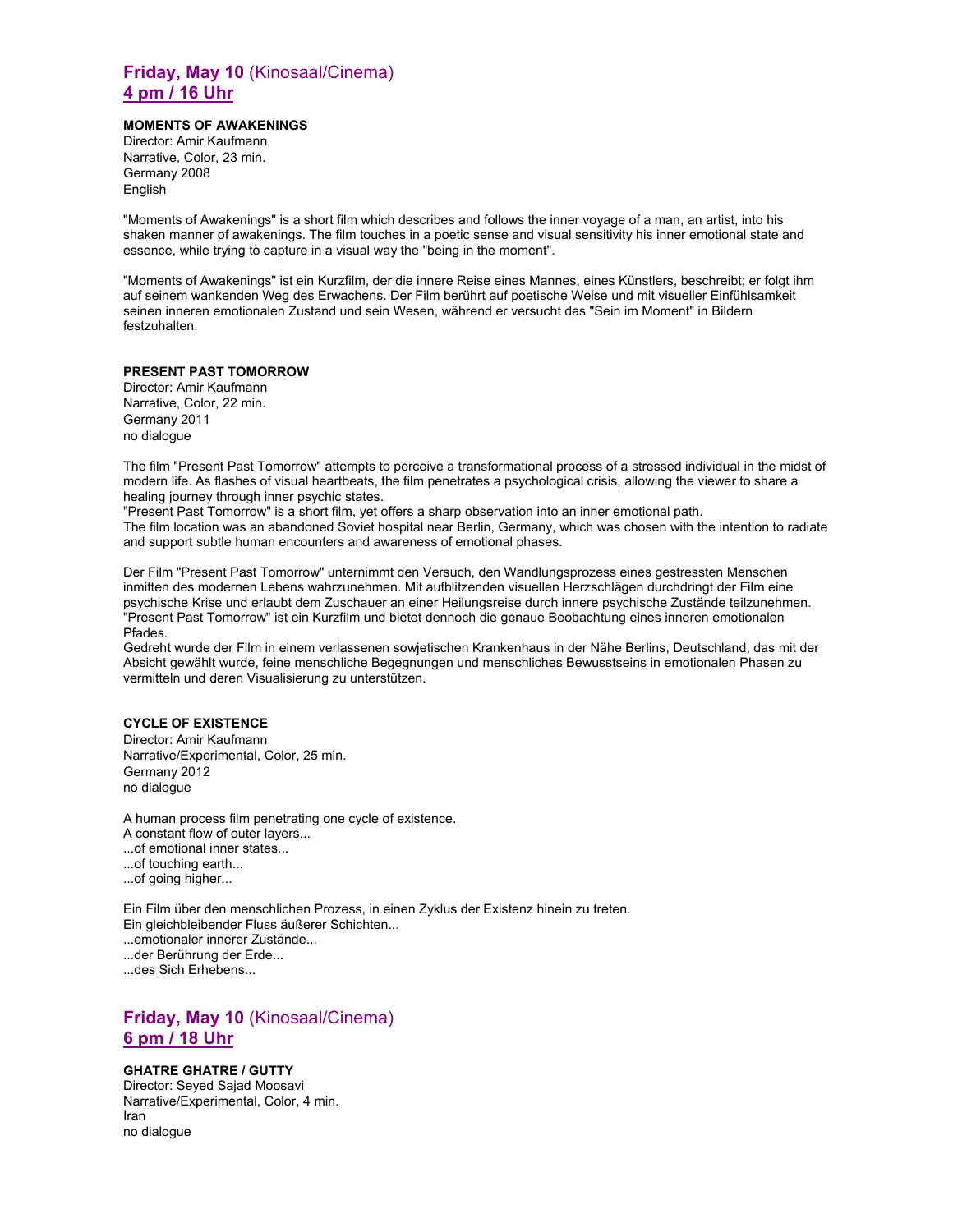The film portrays the environment, water, soil and a philosophy of life, which are displayed through the symbolism of water.

Der Film handelt von der Umwelt, dem Wasser, der Erde und einer Philosophie des Lebens, dargestellt durch den Symbolismus des Wassers.

#### **TAIKO: INOCHI NO KODO**

Director: Iván Muñoz Documentary, Color, 15 min. Spain 2012 Spanish and Japanese with English subtitles

"Taiko: Inochi no Kodo" is a short documentary which demonstrates the world of Taiko, the art of Japanese percussion, and its historical development until today.

"Taiko: Inochi no Kodo" ist ein kurzer Dokumentarfilm, der die Welt des Taiko beschreibt, die Kunst der japanischen Percussion und ihre geschichtliche Entwicklung bis heute.

### **NEGAHI BE ASEMAN / A LOOK TOWARDS THE SKY**

Director: Seyed Hadi Mohaghegh Documentary, Color, 40 min. Iran 2012 Persian with English subtitles

Iran is located in the South East of Asia in a drought stricken region. Dehdasht is in the environs of Kohkitouye and Bouyer Ahmad. It is a place in Iran which is constantly confronting the difficulties of water shortages. Since ancient times, drought and lack of rain have caused hardship for the locals.

This movie is dedicated to the relentless people of this area.

In Dehdasht, whenever there's a drought, a ritual is performed by the youngsters in the village. They go from door to door asking for flour, but not all the houses will give them flour. However, eventually they gather some and take it to a Woman of God. She makes dough from it and puts a stone in one of the pieces. Whoever finds this stone will be thrown into freezing cold water. This ritual is only performed in winter. When they take the unfortunate boy to the water, a person comes and guarantees everyone that it will rain within the next few days. In fact, this guarantee is just because God takes pity on the poor boy who is going to be thrown into the water and inspire the rain fall.

Iran liegt im Südosten Asiens in einer von Dürre geplagten Region. Dehdasht ist in der Gegend von Kohkitouye und Bouyer Ahmad. Es ist ein Ort in Iran, der fortwährend Wasserknappheit bewältigen muss. Seit alten Zeiten verursachten Dürre und Regenmangel Probleme für die Ortsansässigen.

Dieser Film ist den unermüdlichen Menschen dieser Region gewidmet.

In Dehdasht wird von den Jugendlichen des Dorfes ein Ritual durchgeführt, wann immer es eine Dürre gibt. Sie gehen von Haus zu Haus und fragen nach Mehl, das sie jedoch nicht an jeder Tür bekommen. Dennoch sammeln sie schließlich genug und bringen es zu einer Frau Gottes. Sie stellt daraus Teig her und steckt einen Stein in eines der Stücke. Wer immer den Stein findet, wird in eiskaltes Wasser geworfen. Dieses Ritual wird nur im Winter durchgeführt. Wenn der bedauernswerte Junge, der den Stein gefunden hat, ins Wasser geworfen werden soll, erscheint eine Person und garantiert allen, dass es innerhalb der nächsten paar Tage regnen wird. Tatsächlich gibt es diese Garantie nur, weil Gott Mitleid mit dem armen Jungen hat, der ins Wasser geworfen werden soll, und er lässt seinen Regen fallen.

### **MILAGROS: MADE IN MEXICO**

Directors: Martina Guzmán & Monique Velásquez Documentary, Color, 56 min. USA/Mexico English and Spanish with English subtitles

"Milagros: Made in Mexico", looks through the eyes of women left behind in their rural villages, when their loved ones are driven to migrate to *el norte* out of economic necessity. In the face of rapid social change, we follow the stories of homemakers who have formed new business cooperatives by using their centuries-old tradition of weaving, making cajeta, and embroidering. The film looks at microcredit and microeconomic enterprises throughout the Bajío region of Guanajuato. The women portrayed in the film work hard to maintain close-knit family ties while balancing their new role as heads of household. We experience their struggle to keep themselves out of poverty and ultimately, with the help of a *Miracle*, try to find a way to bring their loved ones home.

"Milagros: Made in Mexico" schaut durch die Augen von Frauen, die in ihren ländlichen Orten zurückgelassen werden, wenn ihre Liebsten davon getrieben werden, aus wirtschaftlicher Notwendigkeit in den Norden (*el norte*) zu migrieren. Im Angesicht rapider sozialer Veränderungen folgen wir den Geschichten von Hausfrauen, die neue Geschäftskooperationen aufgebaut haben, indem sie ihre jahrhundertealte Tradition des Webens, der Herstellung von Döschen und des Stickens nutzen. Der Film beschreibt die auf Mikrokredite und Mikrowirtschaft aufbauenden Unternehmungen innerhalb der gesamten Bajío-Region Guanajuatos. Die im Film porträtierten Frauen arbeiten hart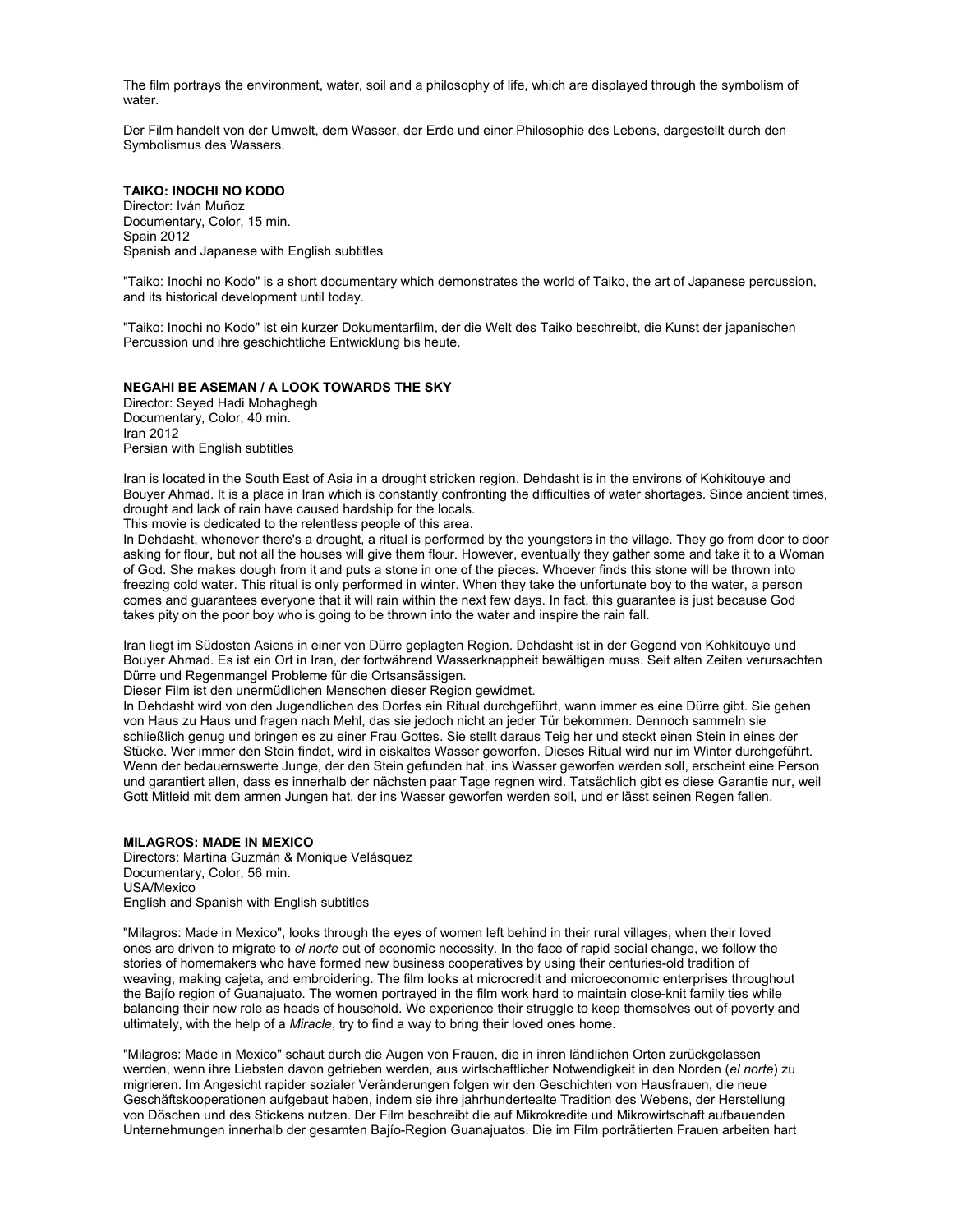daran, ihre eng verbundenen Familienbande zu erhalten, während sie mit ihrer neuen Rolle als Haushaltsvorstand zurecht kommen müssen. Wir erfahren etwas über ihren Kampf, nicht in Armut zu verfallen und schließlich, mit der Hilfe eines *Wunders*, einen Weg zu finden, ihre Liebsten wieder nach Hause zu holen.

# **Friday, May 10** (Bibliothek/Library) **6 pm / 18 Uhr**

#### **Seminar**

### **All Politics are Local / Alle Politik ist lokal**

How we betray today's victims of genocide in Central Africa / Wie wir die heutigen Opfer von Völkermord in Zentralafrika verraten

#### Presenter/Präsentatorin: Dr. Sabine Grund and Guests / und Gäste

Dr. Sabine Grund and guests explore the "hidden hands" behind the atrocities in Rwanda, Uganda and the Democratic Republic of Congo. Who has covered up all these crimes and prolonged the suffering? And what needs to be done to restore justice?

Dr. Sabine Grund und ihre Gäste untersuchen die "versteckten Mächte" hinter den Grausamkeiten in Ruanda, Uganda und der Demokratischen Republik Kongo. Wer hat all diese Verbrechen vertuscht und das Leiden verlängert? Und was muss geschehen, um Gerechtigkeit wiederherzustellen?

# **Friday, May 10** (Kinosaal/Cinema) **8 pm / 20 Uhr**

### **A TRIBUTE TO WILLIAM GREAVES**

### **MALCOLM X: NATIONALIST OR HUMANIST?**

Producer/Director: Madeline Anderson Executive Producer: William Greaves Documentary, B/W, 14 min USA English

This documentary explores the life and thinking of a dynamic and controversial African American leader, focusing on Malcolm's later speeches and interviews. Features an exclusive interview with Malcolm's widow, Betty Shabazz, filmed shortly after his death on February 21, 1965, as well as archival footage of the events immediately following his assassination.

Diese Dokumentation untersucht das Leben und die Ansichten einer dynamischen und umstrittenen afrikanischamerikanischen Führungsperson, mit dem Fokus auf Malcolms spätere Reden und Interviews. Gezeigt wird ein exklusives Interview mit Malcolms Witwe Betty Shabazz, das kurz nach seinem Tod am 21. Februar 1965 aufgenommen wurde, sowie Archivmaterial über die Ereignisse, die sich direkt nach dem Attentat auf ihn zutrugen.

#### **QUARTERBACK – A LOOK AT DR. ERNEST C. WITHERS**

Director: Chuck O'Bannon Documentary, Color, 20 min. USA 2012 English

"Quarterback – A Look at Dr. Ernest C. Withers" is a short documentary film based upon the life of Dr. Ernest C. Withers, a renowned photographer and historian. Dr. Withers is known worldwide for his photojournalism, documenting the American Civil Rights Movement, Blues and R&B music artists on Beale Street in Memphis and the Negro Baseball League. His photographic works are on display at the Withers Collection Museum & Gallery 333 Beale Street in Memphis. The film features live interviews with Dr. Withers and some of his historic photographs.

"Quarterback – A Look at Dr. Ernest C. Withers" ist eine kurze Dokumentation, die auf dem Leben von Dr. Ernest C. Withers basiert, einem namhaften Fotografen und Historiker. Dr. Withers ist weltweit bekannt für seinen Fotojournalismus, der die amerikanische Bürgerrechtsbewegung, Blues- und R&B-Musikkünstler auf der Beale Street in Memphis und die Negro Baseball League dokumentierte. Seine fotografischen Arbeiten werden im Withers Collection Museum & Gallery 333 Beale Street in Memphis ausgestellt. Der Film präsentiert Interviews mit Dr. Withers und einige seiner historischen Fotografien.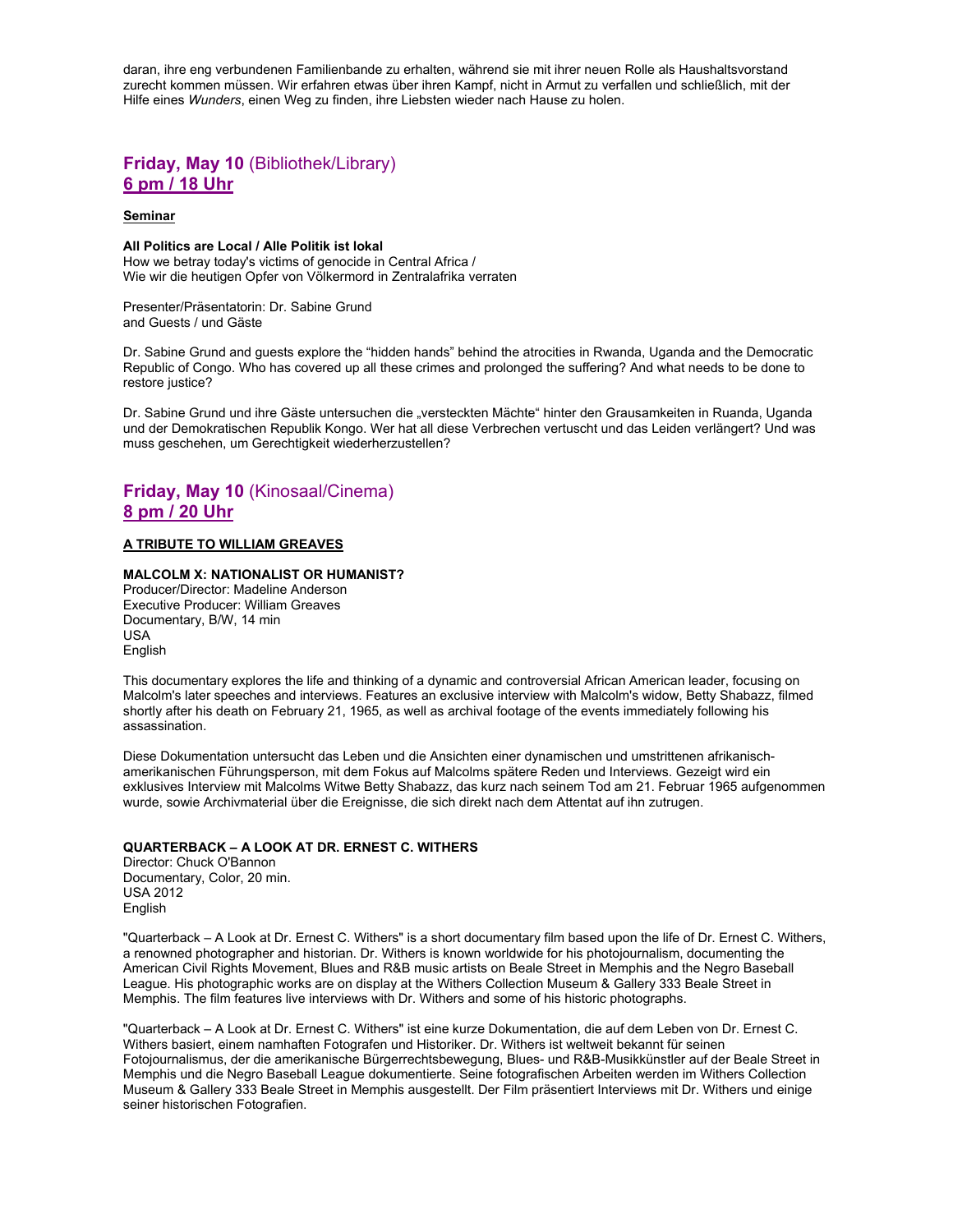#### **TOMLINSON HILL**

Director: Lisa Kaselak Documentary, Color, 70 min. USA 2012 English

"Tomlinson Hill" takes its name from the former Texas slave plantation which now sits outside the small town of Marlin, Texas. Direct descendants struggle to unify their crumbling community in the face of 150 years of racial discrimination and class separation, in an area where the Ku Klux Klan still rallies. The film traces the story through the eyes of two descendants – Chris Tomlinson and Loreane Tomlinson – one white, one black.

As the main character of the film, Chris Tomlinson is the last remaining white descendant of the plantation. After 10 years as an East Africa correspondent and Bureau Chief for the Associated Press, Chris has come back to Tomlinson Hill to research a book about the region's history and make peace with the dark part of his family's past.

Loreane Tomlinson is a successful author and mother of NFL (National Football League) running back LaDainian Tomlinson. She left Marlin as a young woman in search of opportunities not available to her in the small town, where to be black still meant to be denied most avenues to success. Now Loreane wants to come home, but is torn between nostalgia for the poor but tight-knit community she remembers from her youth and shock over the town's current high rates of unemployment and teenage pregnancy, lack of opportunities, activities for youth, and its rock-bottom real estate values. Loreane wants to help make Marlin a place worth coming home to.

The film traces these parallel stories as they diverge and re-converge, and explores how an oft-omitted chapter of history continues to inform and shape the present. On the verge of economic ruin or redemption, Marlin's future success is dependent on the community truly coming together as one.

Marlin represents many communities across the US and addresses the deep, systemic issues still to be addressed in racial inequity as a global subject.

"Tomlinson Hill" ist nach der ehemaligen texanischen Sklavenplantage benannt, die sich heute außerhalb der Kleinstadt Marlin, Texas, befindet. Direkte Nachfahren kämpfen darum, ihre zerbröckelnde Gemeinschaft im Angesicht von 150 Jahren Rassendiskriminierung und Klassentrennung zu einigen in einem Gebiet, in dem der Ku Klux Klan immer noch Versammlungen abhält. Der Film beschreibt diese Geschichte durch die Augen zweier Nachkommen – Chris Tomlinson und Loreane Tomlinson – einer weiß, die andere schwarz.

Die Hauptfigur des Films, Chris Tomlinson, ist der letzte weiße Nachkomme der Plantage. Nach zehn Jahren als Korrespondent in Ostafrika und Büroleiter für die Associated Press ist Chris zurück nach Tomlinson Hill gekommen, um Recherchen für ein Buch über die Geschichte der Region zu betreiben und mit dem finsteren Teil der Vergangenheit seiner Familie Frieden zu schließen.

Loreane Tomlinson ist eine erfolgreiche Autorin und Mutter von LaDainian Tomlinson, Runningback in der NFL (National Football League). Sie verließ Marlin als junge Frau auf der Suche nach Möglichkeiten, die ihr in der Kleinstadt nicht gegeben waren, wo schwarz zu sein immer noch bedeutete, dass einem die meisten Wege zum Erfolg verwehrt blieben. Nun möchte Loreane nach Hause kommen, ist jedoch zwischen Sehnsucht nach ihrer armen aber eng verbundenen Gemeinschaft, an die sie sich aus ihrer Jugend erinnert, und dem Schock über die hohen Arbeitslosenzahlen und Teenager-Schwangerschaften in der Stadt, den Mangel an Möglichkeiten und Aktivitäten für Jugendliche und den Zerfall der Immobilienwerte hin und her gerissen. Loreane will dazu beitragen, dass Marlin zu einem Ort wird, an den man gerne zurück kommt.

Der Film begleitet diese parallelen Geschichten, während sie abweichen und sich wieder annähern, und entdeckt, wie ein oft vernachlässigtes Kapitel der Geschichte weiterhin Informationen bereit hält und die Gegenwart formt. Am Rande des wirtschaftlichen Ruins oder der Wiederherstellung hängt Marlins Erfolg in der Zukunft davon ab, ob die Gemeinde wirklich als Einheit zusammenhält.

Marlin repräsentiert viele Gemeinden in den USA und verweist auf die tiefen, systemischen Probleme, die als globales Thema der ethnischen Diskriminierung immer noch angesprochen werden müssen.

# **Friday, May 10** (Bibliothek/Library) **8 pm / 20 Uhr**

### **Seminar**

**Voguing in Berlin**  Presenter/Präsentator: Wolfgang Busch and Guests / und Gäste

As documented in the film "How Do I Look" (director: Wolfgang Busch, presented during the XXIII. Black International Cinema Berlin 2008), the Harlem "Ball" traditions originated in the 70's, which were historically an off shoot from the Harlem "Drag Balls" of the 20's.

Because of the loss of hundreds of members and leaders of the "Ball" community due to the HIV epidemic, "How Do I Look" was able to record an important aspect of the history and legacy which was still available.

Wie in dem Film "How Do I Look" dokumentiert (Regie: Wolfgang Busch, präsentiert während des XXIII. Black International Cinema Berlin 2008), hat die Harlemer "Ball"-Tradition ihren Ursprung in den 70er Jahren und ist geschichtlich ein Nebenzweig der Harlemer "Drag-Balls" aus den 20ern.

Da es durch die HIV-Epidemie den Verlust von Hunderten von Mitgliedern und Führungspersönlichkeiten der "Ball"- Gesellschaft zu beklagen gibt, stellt "How Do I Look" mit dieser Aufzeichnung ein unschätzbares Zeitzeugnis dar.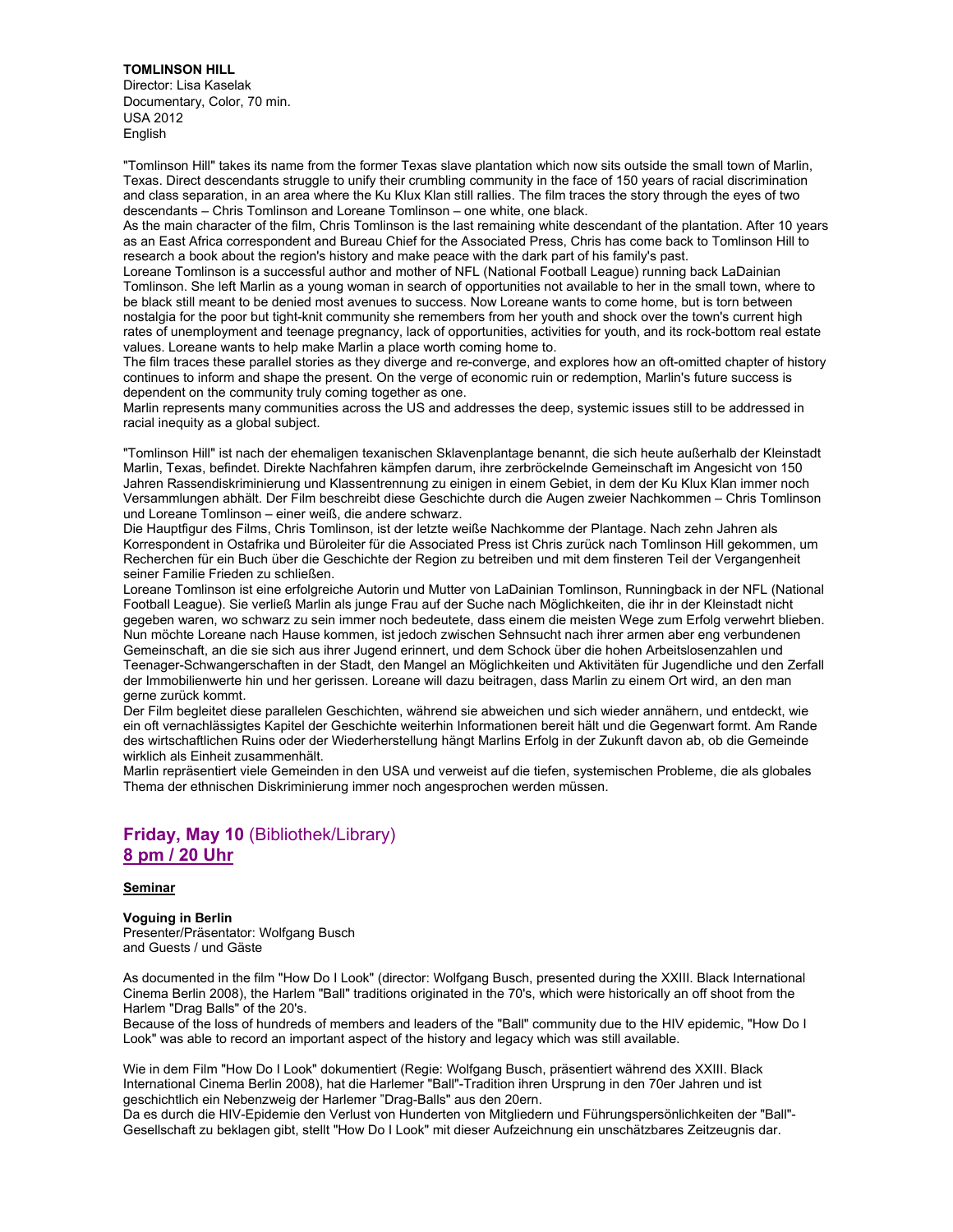## **Friday, May 10** (Kinosaal/Cinema) **10 pm / 22 Uhr**

**PINK GIRL**  Director: Sarah Shamash Experimental, Color, 4 min. Canada 2010 no dialogue

"How to Dance in the World: São Paulo – Pink Girl" is a collaboration between dancer/choreographer Toshiko Oiwa and video artist Sarah Shamash. The last installation of a trilogy of videos which were created in three metropolises: Tokyo, London and São Paulo, "São Paulo – Pink Girl" is a street intervention, performance and dance video which reflects the larger concept and overarching title of the trilogy "How to Dance in the World". The title can be read as a metaphor and rhetorical question of how to live, maneuver, co-exist, and balance in the, often desensitized, chaos of a daily urban reality. "São Paulo – Pink Girl" is not only a dance video, but also a document for what transpired the moment the camera rolled, when the Pink Girl character intervened in the streets of the famous Avenida Paulista during lunch hour.

"How to Dance in the World: São Paulo – Pink Girl" ist eine Zusammenarbeit zwischen der Tänzerin/Choreografin Toshiko Oiwa und der Videokünstlerin Sarah Shamash. Als letzte Installation einer Trilogie von Videos, die in drei Metropolen durchgeführt wurde: Tokio, London und São Paulo, ist "São Paulo – Pink Girl", ein Straßenaktions-, Performance- und Tanzvideo, das den größeren Zusammenhang und übergreifenden Titel der Trilogie widerspiegelt: "How to Dance in the World". Der Titel kann als Metapher oder rethorische Frage verstanden werden: Wie soll man leben, sich bewegen, ko-existieren und balancieren in dem, oft desensibilisierten, Chaos der täglichen urbanen Wirklichkeit? "São Paulo – Pink Girl" ist nicht nur ein Tanzvideo, sondern auch eine Dokumentation dessen, was geschieht, wenn die Kamera läuft und die Pink-Girl-Figur den Straßenfluss in der berühmten Avenida Paulista während der Mittagszeit unterbricht.

**4-1-9**  Director: Alexander Etseyatse Narrative, Color, 15 min. USA 2012 English

Two British Nigerian brothers – older brother Ade and younger brother Segun – are involved in an illegal family business. Ade is ending it, while Segun wants to do just one more job.

Zwei britisch-nigerianische Brüder – der ältere Ade und der jüngere Bruder Segun – sind in ein illegales Familiengeschäft involviert. Ade beendet es, während Segun noch einen weiteren Auftrag erledigen will.

### **BERLIN ANGELS**

Director: Jens Roth Narrative, Color, 21 min. Germany 2012 English, German and Pashto with English subtitles

"Carnival of the Cultures" in Berlin: A charismatic party duo comprised of a gay rent-boy and a female fashion freak, meet an Afghan refugee. Both want to seduce and approach him under the pretense of being angels offering to fulfill three wishes to make him happy. A decadent game turns into deep encounter. Quick fun meets deep love and sensual overkill leads to silent closeness.

"Karneval der Kulturen" in Berlin: Ein charismatisches Partygespann, ein schwuler Strichjunge und ein weiblicher Modefreak, treffen einen afghanischen Flüchtling. Beide wollen ihn verführen und nähern sich ihm unter der Vorspiegelung, Engel zu sein und ihm drei Wünsche zu erfüllen, damit er glücklich werde. Ein dekadentes Spiel wandelt sich in eine tiefe Begegnung. Schneller Spaß trifft auf tiefe Liebe und sinnlicher Überfluss führt zu stiller Nähe.

### **ON VAMPYRES AND OTHER SYMPTOMS**

Director: Celia Novis Documentary, Color, 74 min. Spain 2011 English, Spanish, French and Catalan with English subtitles

"Last night I dreamt they had returned, I had the feeling that something was about to happen." The last horror script written by José Ramón Larraz (83 years old) alongside some excerpts from his films, immerses us in his dreamy and mysterious world, but also reveals his perfect fit into his own fiction.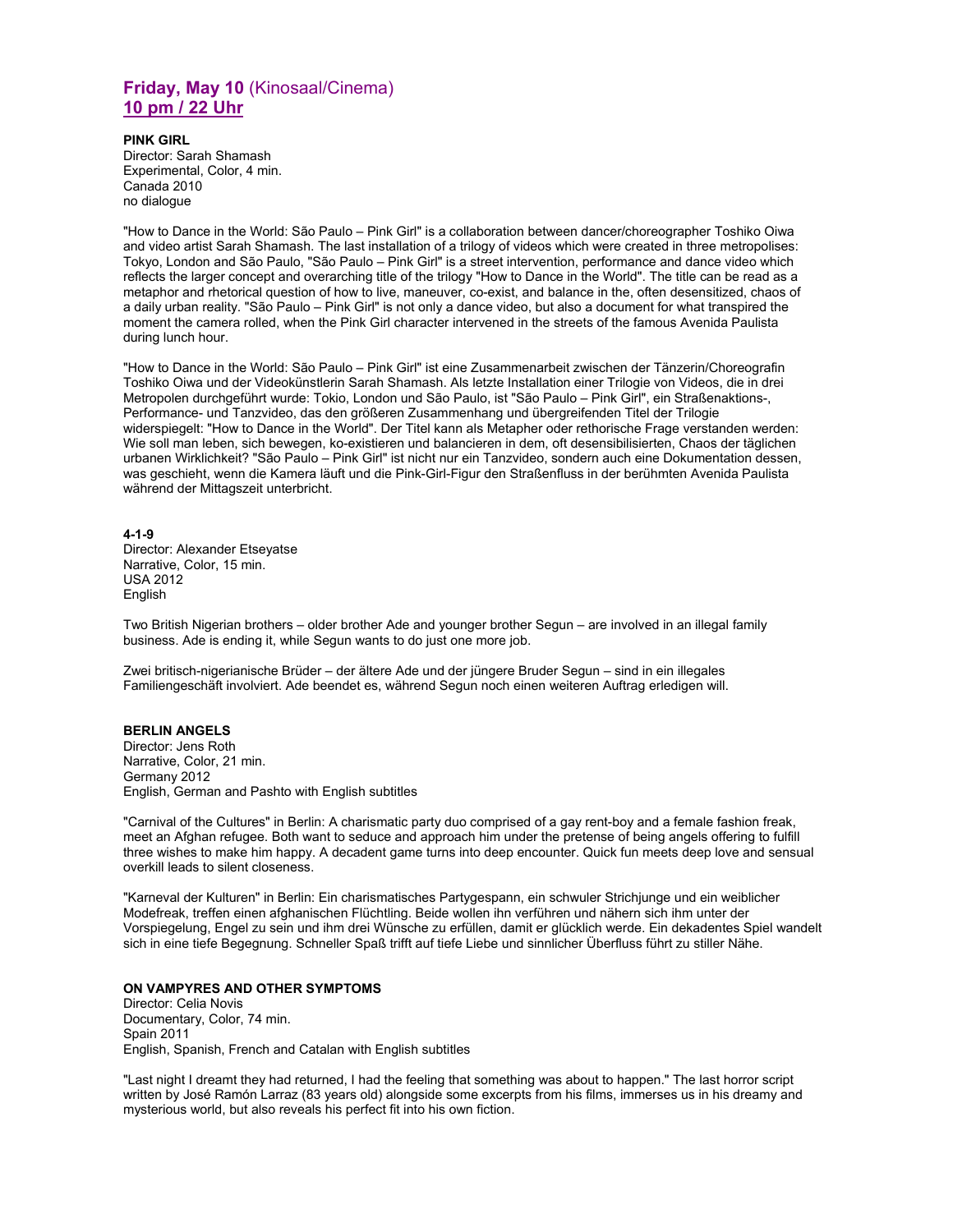"In der letzten Nacht träumte ich, sie wären zurückgekehrt; ich hatte das Gefühl, dass etwas passieren würde." Das letzte Skript für einen Horrorfilm, geschrieben von José Ramón Larraz (83 Jahre alt), zusammen mit einigen Auszügen aus seinem Film lassen uns in seine verträumte und mysteriöse Welt eintauchen. Es offenbart jedoch auch, dass er perfekt in seine eigene Fiktion passt.

### **Saturday, May 11** (Kinosaal/Cinema) **2 pm / 14 Uhr**

### **REAL vs BARCELONA**

Director: Ibrail Abubakr Documentary, Color, 17 min. Iraq 2012 Kurdish with English subtitles

This film is a documentary about Real Madrid and Barcelona fans in Kurdistan. The events which occur due to the football games, effect the lives of people in Kurdistan and result in subsequent violent behavior.

Dieser Film ist eine Dokumentation über die Fans der Fußballvereine Real Madrid und Barcelona in Kurdistan. Die Geschehnisse rund um die Fußballspiele beeinflussen das Leben der Menschen in Kurdistan und resultieren schließlich in gewaltsame Aktionen.

#### **DIE RÜCKKEHR VON "RÜBEZAHL" IN DEN BERLINER STADTWALD / THE RETURNING OF "RÜBEZAHL" INTO THE BERLIN FOREST**

Director: Wolfgang Johannes Lechner Narrative/Experimental, Color, 60 min. Germany 2012 German

A wandering filmmaker, who presents a unique perspective on Berlin through his cinematic view point and stream of consciousness commentary.

Ein wandernder Filmemacher, der eine einzigartige Sichtweise auf Berlin durch seine Kameraperspektive und die aus einem Strom von Wahrnehmungen resultierenden Kommentare präsentiert.

# **Saturday, May 11** (Kinosaal/Cinema) **4 pm / 16 Uhr**

**EIN, ZWEI, DREI**  Director: Stuart Pound Experimental, Color, 1 min. UK 2012

Counting in German always has a humorous upside.

Auf Deutsch zu zählen, hat eine komische Seite.

### **NIMSAT BADTAR / HALF AN HOUR LATER**

Director: Mohammad Reza Lotfi Narrative, Color, 22 min. Iran 2012 Persian with English subtitles

Four parallel stories which affect each other without apparently having any connection.

Vier parallele Geschichten, die gegenseitig Auswirkungen auf einander haben, ohne eine offensichtliche Verbindung.

### **10 ÇIRKE / 10 SECONDS**

Director: Ako Aziz Merza Narrative, Color, 85 min. Iraq 2012 Kurdish with English subtitles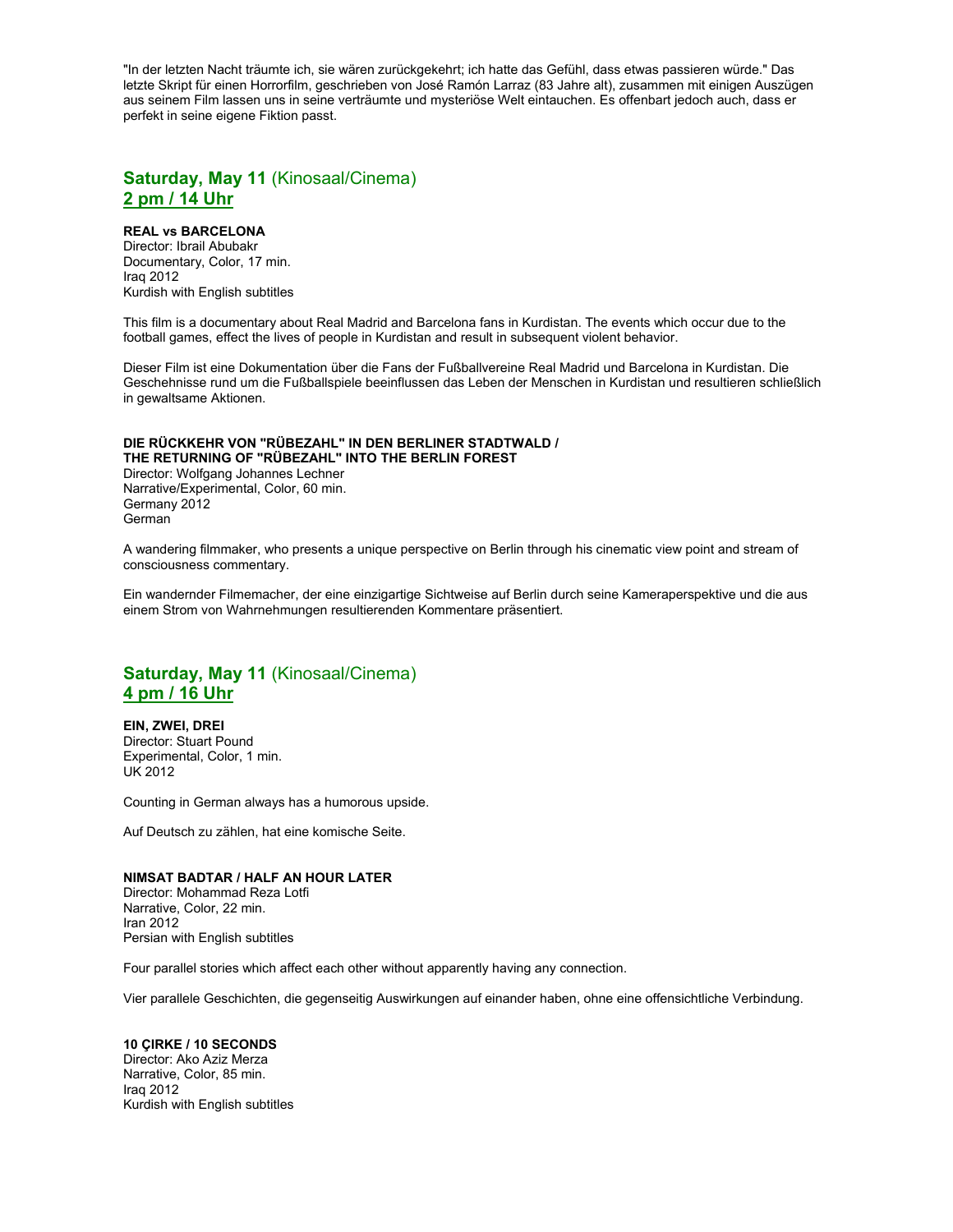"10 Çirke / 10 Seconds" covers those societal norms, which are challenges to overcome in a society where both men and women suffer from them, but for some reason cannot find ways out of them. Especially children like Hiwa and Sara are among those who suffer most.

"10 Çirke / 10 Seconds" behandelt jene gesellschaftlichen Normen, deren Überwindung eine Herausforderung in einer Gesellschaft darstellt, in der sowohl Männer als auch Frauen darunter leiden, aber aus irgendwelchen Gründen keinen Ausweg finden. Besonders Kinder wie Hiwa und Sara gehören zu denen, die am meisten Leid davontragen.

# **Saturday, May 11** (Kinosaal/Cinema) **6 pm / 18 Uhr**

#### **COINED**

Director: Elijah Hasan Experimental, Color, 8 min. USA 2010 **English** 

The journey from human being to mindless consumer is played out in the life of a young man, as he navigates the urban jungle.

Der Weg vom Menschen zum gedankenlosen Konsumenten zeigt sich im Leben eines jungen Mannes, während er durch den Dschungel der Stadt navigiert.

#### **GARIFUNA IN PERIL**

Directors: Ali Allie & Ruben Reyes Narrative, Color, 99 min. Honduras/U.S.A. 2012 English, Spanish and Garifuna with English subtitles

A Garifuna language teacher, Ricardo, struggles to preserve his endangered African Amerindian culture by building a language school in his home village in Honduras, Central America. A business venture with his brother designed to raise money for the school's construction, becomes complicated by the expansion plans of a nearby tourist resort into indigenous territory. Historical parallels are invoked as Ricardo's son rehearses a stage play about the Garifuna people's resistance against British colonialism over 200 years ago in their motherland, the island of St. Vincent in the Caribbean. Naturalistically shot, with debut performances by nearly the entire cast, "Garifuna in Peril" creates its own history as the first feature film with the majority of dialogue in Garifuna, a language proclaimed by UNESCO as a masterpiece of the Oral and Intangible Heritage of Humanity.

Ein Lehrer der Garifuna-Sprache, Ricardo, kämpft darum, seine bedrohte afrikanisch-amerindische Kultur zu erhalten, indem er eine Sprachenschule in seinem Heimatort in Honduras, Zentralamerika, errichtet. Ein Geschäftsunternehmen mit seinem Bruder, bei dem es darum geht, Geld für den Bau der Schule zu beschaffen, wird durch die Expansionspläne eines nahen Touristenresorts erschwert, die eine Ausweitung in das Gebiet der Einheimischen vorsehen. Historische Parallelen werden erkennbar, als Ricardos Sohn für ein Theaterstück probt, das von dem Widerstand der Garifuna vor 200 Jahren im Land ihrer Vorfahren, auf der Insel St. Vincent in der Karibik, gegen den britischen Kolonialismus handelt. Mit naturalistischen Aufnahmen und Debutauftritten der fast gesamten Besetzung macht "Garifuna in Peril" selbst Geschichte als der erste Spielfilm mit den meisten Dialogen in der Sprache der Garifuna, die von der UNESCO unter die Meisterwerke des mündlichen und immateriellen Erbes der Menschheit aufgenommen wurde.

# **Saturday, May 11** (Bibliothek/Library) **6 pm / 18 Uhr**

#### **Seminar**

### **RAP is the key / RAP ist der Schlüssel**

Conductor/Dirigentin: Marina Treichel

Participants/TeilnehmerInnen: Borris Diederichs, Deutsch-Französisches Jugendwerk (German French Youth Office) Joe Bliese, MC, Kulturwissenschaftler (Cultural Scientist), Witness Berlin e.V. Roland Geiger, Jugend- und Familienstiftung des Landes Berlin (Youth and Family Foundation of Berlin) Kerstin Wode, Institut für Qualitätsentwicklung an Schulen (Institute for Quality Development in Schools), Schleswig-Holstein, Festival-Leitung "Rap dich stark" (Festival Director "Be Empowered by Rap") and Guests / und Gäste

Music – Film – Dialogue are door-openers between young people, adults and societies, on the upward path towards education, understanding, cooperation and constructive societal participation, resulting from the contributions of a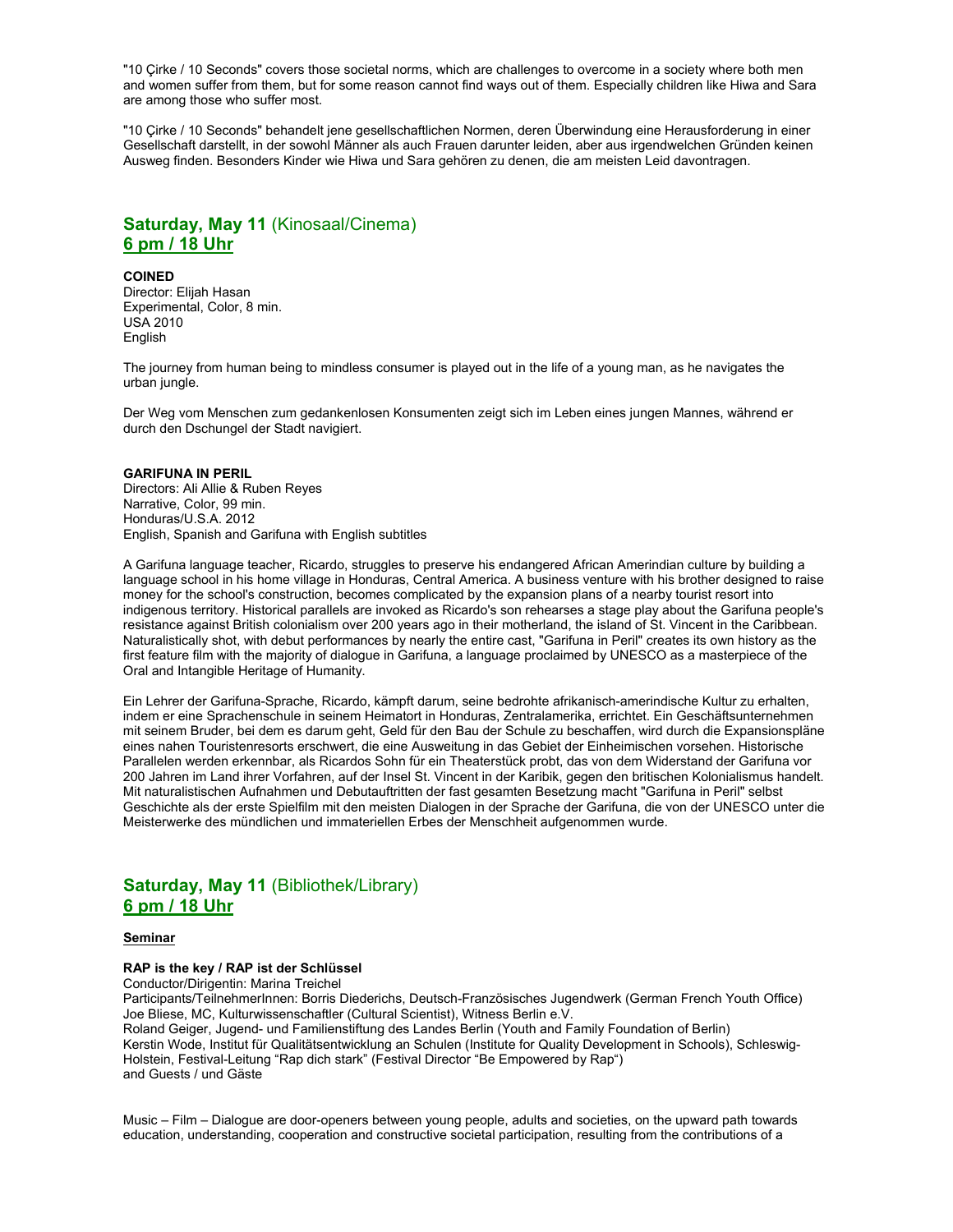universal spoken word music entitled RAP, which is a key component towards, A Complexion Change – Future Blossoms.

Musik – Film – Dialog sind Türöffner zwischen jungen Menschen, Erwachsenen und Gesellschaften auf dem Weg nach oben in Richtung Bildung, Verständnis, Kooperation und konstruktiver gesellschaftlicher Beteiligung, welche aus den Beiträgen einer universellen Musik des gesprochenen Wortes mit Namen RAP resultieren, der ein Schlüsselelement für A Complexion Change – Future Blossoms (den Wandel im Erscheinungsbild – Blüten der Zukunft) darstellt.

# **Saturday, May 11** (Kinosaal/Cinema) **8 pm / 20 Uhr**

### **A TRIBUTE TO WILLIAM GREAVES**

### **THE FIRST WORLD FESTIVAL OF NEGRO ARTS**

Director: William Greaves Documentary, B/W, 40 min. USA 1967 English

"The First World Festival of Negro Arts." The official documentary film of the festival held in Dakar, Senegal in 1966. Over 2,000 writers, artists and performers from Africa and the African Diaspora participated in this historic event. Featuring Duke Ellington, Langston Hughes, Alvin Ailey, Aime Cesaire, Leopold Senghor, Emperor Haile Selassie, Katherine Dunham and artists, performers and dignitaries from thirty countries. A Black history treasure produced, written and directed by William Greaves.

"The First World Festival of Negro Arts." Der offizielle Dokumentarfilm des Festivals, das in Dakar, Senegal, 1966 stattfand. Über 2.000 Schriftsteller, Künstler und Darsteller aus Afrika und der Afrikanischen Diaspora nahmen an diesem historischen Ereignis teil. Zu sehen sind Duke Ellington, Langston Hughes, Alvin Ailey, Aime Cesaire, Leopold Senghor, Kaiser Haile Selassie, Katherine Dunham und Künstler, Darsteller und Würdenträger aus dreißig Ländern. Ein Schatz der Schwarzen Geschichte, produziert, geschrieben und unter der Regie von William Greaves.

### **THE COLLEGIUM - FORUM & TELEVISION PROGRAM BERLIN**

**Conversation with William Greaves and Audrey Henningham**  Production & Direction: Prof. Donald Muldrow Griffith/Fountainhead® Tanz Théâtre Documentary, Color, 60 min. Berlin/Germany 2004 **English** 

The distinguished filmmaker William Greaves, who was an invited guest to the Berlin Film Festival, and the actresspainter Audrey Henningham were kind enough to accept an invitation to appear on The Collegium - Forum & Television Program Berlin during their Berlin visit.

Der namhafte Filmemacher William Greaves, der als geladener Gast die Berliner Filmfestspiele besuchte, und die Schauspielerin/Malerin Audrey Henningham waren so liebenswürdig, während ihres Aufenthalts in Berlin eine Einladung in die Fernsehsendung The Collegium - Forum & Television Program Berlin anzunehmen.

# **Saturday, May 11** (Bibliothek/Library) **8 pm / 20 Uhr**

### **Performance**

**OKBeat on Stage: "Crazy Words"**  Presenter/Präsentator: Rolf Gänsrich/OKBeat, Author Guests / Gäste: Heiko Welker/Music, Dave/Author

Spoken word, music, pantomime and much more...

Gesprochenes Wort, Musik, Pantomime und vieles mehr...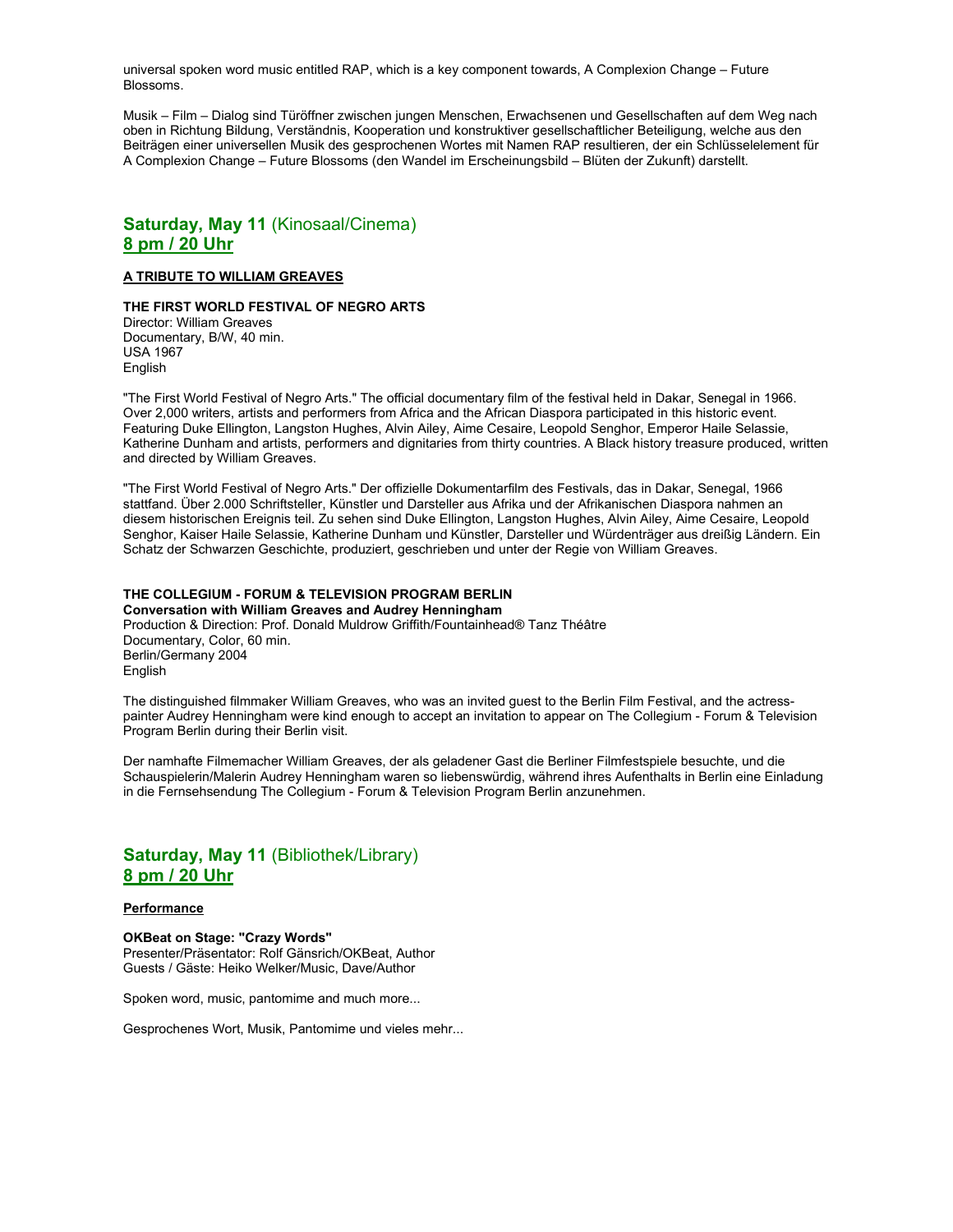# **Saturday, May 11** (Kinosaal/Cinema) **10 pm / 22 Uhr**

### **BAZ BARAN! / RAIN AGAIN!**

Director: Mohammad Reza Khavari Narrative/Experimental, Color, 8 min. Iran 2012 no dialogue

Urban sprawl is destroying the habitat of birds and other animals which share the earth with us. The earth does not only belong to people.

Die Ausbreitung der Städte zerstört die Heimat der Vögel und anderer Tiere, die die Erde mit uns teilen. Die Erde gehört den Menschen nicht allein.

### **CRITERIOH**

Director: Alberto Blanco Documentary, Color, 19 min. Spain 2011 Spanish with English subtitles

"Criterioh" is the stage name of Fernando Fernández, a 23 year-old man, who struggles to find his place in the world of RAP. His 150 kilos have turned him, since he was a little boy, into a subject of many sorts of jokes, insults and abuses. Criterioh faces all this, stepping on stage to compete in freestyle battles, using his limitations as a weapon and confronting traumas of the past.

"Criterioh" ist der Bühnenname von Fernando Fernández, ein 23-jähriger Mann, der darum kämpft, seinen Platz in der Welt des RAP zu finden. Seine 150 Kilo Gewicht machten ihn seit seiner Kindheit zum Ziel vieler Hänseleien, Beleidigungen und Missbräuche. All dem ist Criterioh ausgesetzt, wenn er auf die Bühne geht, um in Freestyle Battles zu konkurrieren. Dabei nutzt er seine Einschränkungen als Waffe und stellt sich den Traumatas aus der Vergangenheit.

### **SHIRIN GHANARI BOD / SHIRIN WAS A CANARY**

Director: Davood Tohidparast Narrative, Color, 90 min. Iran 2012 Persian with English subtitles

Shirin is an idealistic young woman who strongly believes in confronting ugliness and promoting beauty. Because of her keen interest in playing football and a fight with one of her classmates, she is expelled from high school by her school principal who dislikes women's football.

Shirin, unlike the opinion of her brother and friends intends to object to her expulsion but her logical protests have no effect on the powerful and tyrannical principal of her high school.

Influenced by Sara, one of her friends who also likes football, Shirin wears boys' clothing and together they go to the stadium to watch a football game, but they are caught and arrested by the police. Shirin's mother finds out and fiercely confronts her.

Shirin is forced to write a pledge of obedience to the school principal. She reads it in front of the students, officially apologizes to the principal and eventually returns to school, but she continues believing, she has to overcome ugliness and promote beauty…

Shirin ist eine idealistische junge Frau, die fest an das Engagement gegen die Hässlichkeit und die Förderung der Schönheit glaubt. Wegen ihres großen Interesses am Fußballspielen und einer Auseinandersetzung mit einer ihrer Klassenkameradinnen wird sie von der Schulleiterin, die Frauenfußball verabscheut, vom Gymnasium verwiesen. Entgegen der Auffassung ihres Bruders und ihrer Freunde beabsichtigt Shirin, gegen ihren Schulverweis zu widersprechen, aber ihre logischen Proteste haben keinerlei Auswirkungen auf die mächtige und tyrannische Leiterin ihres Gymnasiums.

Beeinflusst durch Sara, eine ihrer Freundinnen, die ebenfalls Fußball mag, trägt Shirin Jungenkleidung und beide gehen ins Stadion, um ein Fußballspiel zu sehen, werden aber entdeckt und von der Polizei verhaftet. Shirins Mutter findet dies heraus und stellt Shirin heftig zur Rede.

Shirin wird gezwungen, ein Gelöbnis zur Gehorsamkeit an die Schulleiterin zu schreiben. Sie liest es vor den Schülern, entschuldigt sich offiziell bei der Direktorin und kehrt schließlich zur Schule zurück, ist aber immer noch davon überzeugt, dass sie die Hässlichkeit überwinden und die Schönheit fördern muss...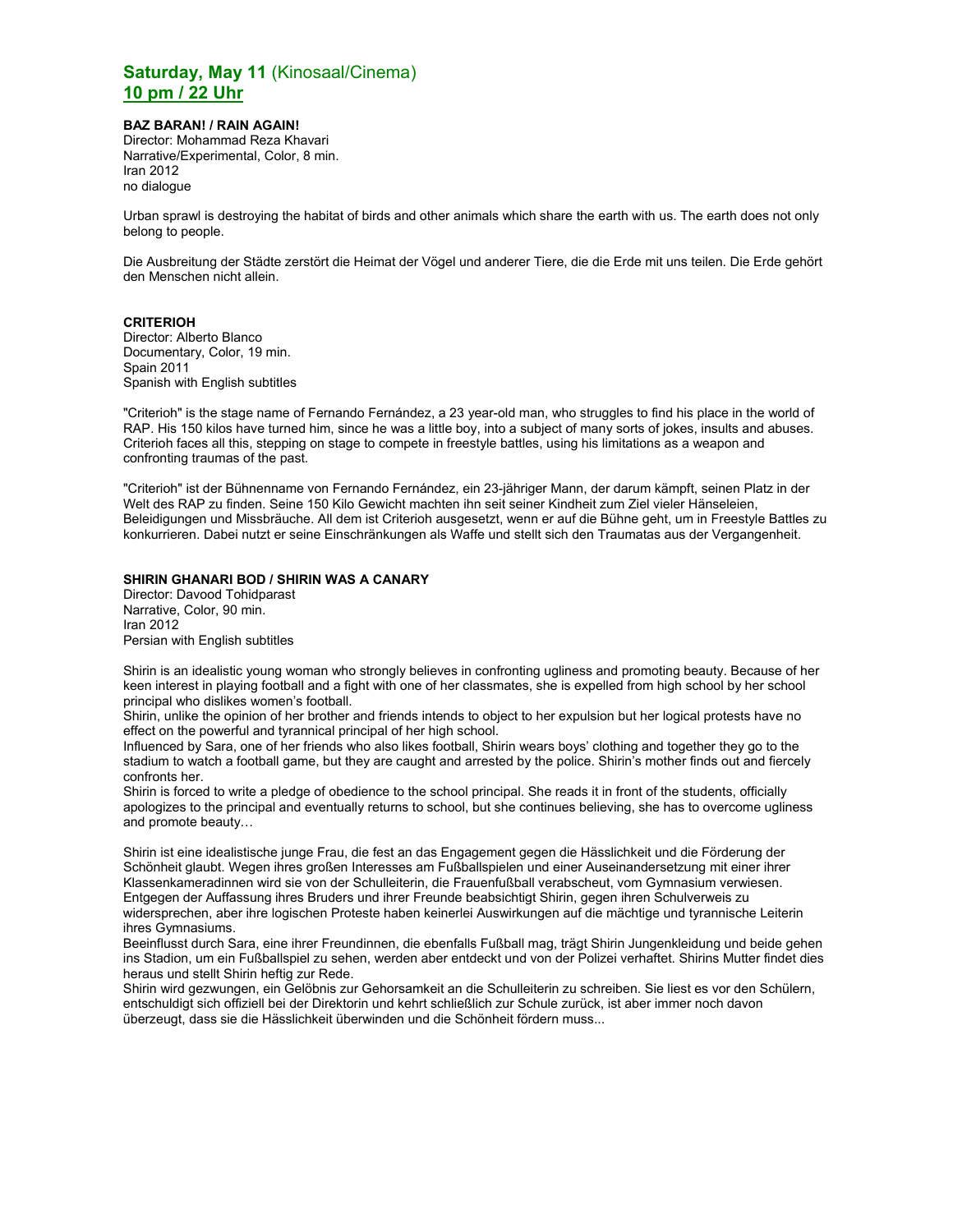# **Sunday, May 12** (Kinosaal/Cinema) **2 pm / 14 Uhr**

**(DIS) LOCATION – SAMPA**  Director: Sarah Shamash Experimental, Color, 42 min. Canada 2011 English subtitles

"(Dis) location – Sampa" examines how geography is devised, organized and constantly transformed, based upon socio-economic factors. This documentary film was shot on location in digital and Super 8. The film is about dislocations and displacements in the chaotic zone of the historic city center, São Paulo, Brazil in 2010. The film maps the daily ritual of three workers in this historic location, while encompassing the complex myriad of economic systems that co-exist, define and transform the center's geographic space.

"(Dis) location – Sampa" untersucht, wie Geografie erarbeitet, organisiert und fortlaufend aufgrund von sozioökonomischen Faktoren transformiert wird. Dieser Dokumentarfilm wurde digital und mit Super 8 aufgenommen. Er handelt von Verrückungen und Vertreibungen in der chaotischen Zone des historischen Zentrums in São Paulo, Brasilien im Jahr 2010. Der Film zeichnet die tägliche Routine dreier Arbeiter an diesem historischen Ort nach, während er die komplexen unzähligen ökonomischen Systeme umreisst, die im geografischen Raum des Zentrums ko-existieren, dieses definieren und transformieren.

### **LA MANO AZUL / THE BLUE HAND**

Director: Floreal Peleato Documentary, Color, 71 min. Spain 2009 French and Portuguese with English subtitles

"La Manu Azul / The Blue Hand" describes the creative process of the artist Mathieu Sodore, who lives in Lisbon, where he is creating a series of large paintings. The works entitled "Silent Music of the Flamenco Singer", inspired by palos flamencos, a type of flamenco songs, partially show faces. The objective is to try to capture his feelings, thoughts, doubts and impulses from the first line on the canvas, until he signs his work.

"La Manu Azul / The Blue Hand" beschreibt den schöpferischen Prozess des Künstlers Mathieu Sodore, der in Lissabon lebt, wo er eine Serie von Großbildern erschafft. Die Werke mit dem Titel "Stille Musik des Flamencosängers", inspiriert durch die "Palos Flamencos" – eine Form des Flamencoliedes – zeigen einen Ausschnitt des Gesichts. Die Absicht besteht darin, die Gefühle, Gedanken, Zweifel und Impulse von der ersten Linie auf der Leinwand bis zur Signatur seiner Arbeit einzufangen.

# **Sunday, May 12** (Kinosaal/Cinema) **4 pm / 16 Uhr**

### **PORTRAITS IN MOTION: SKETCHES OF SOULSVILLE**

Director: Ondine Geary Experimental, Color, 12 min. USA 2012 English

The Soulsville neighborhood in South Memphis, Tennessee, is packed with history, but riddled with poverty and violence. Of course, that's not the whole story. Soulsville is also home to some of the significant icons and structures from soul music. These short dance films capture the whiff, shadow and dream of endangered sites in the neighborhood, including Aretha Franklin's birth place and the Royal Recording studios, where famous musical greats like Al Green, have filled the space with soulful sound.

Die Nachbarschaft Soulsville in Süd-Memphis, Tennessee, ist angefüllt mit Geschichte, aber zerrissen von Armut und Gewalt. Natürlich ist das nicht die ganze Geschichte. Soulsville ist ebenso Heimat einiger der bedeutenden Ikonen und Organisationen aus dem Bereich der Soulmusik. Diese kurzen Tanzfilme fangen den Hauch, Schatten und Traum der vom Aussterben bedrohten Seite in der Nachbarschaft ein, einschließlich des Geburtshauses von Aretha Franklin und der Royal Record Studios, wo berühmte Musikgrößen wie Al Green die Räume mit souligem Sound gefüllt haben.

### **STEPPING: BEYOND THE LINE**

Director: Dee Garceau Documentary, Color, 43 min. USA 2011 English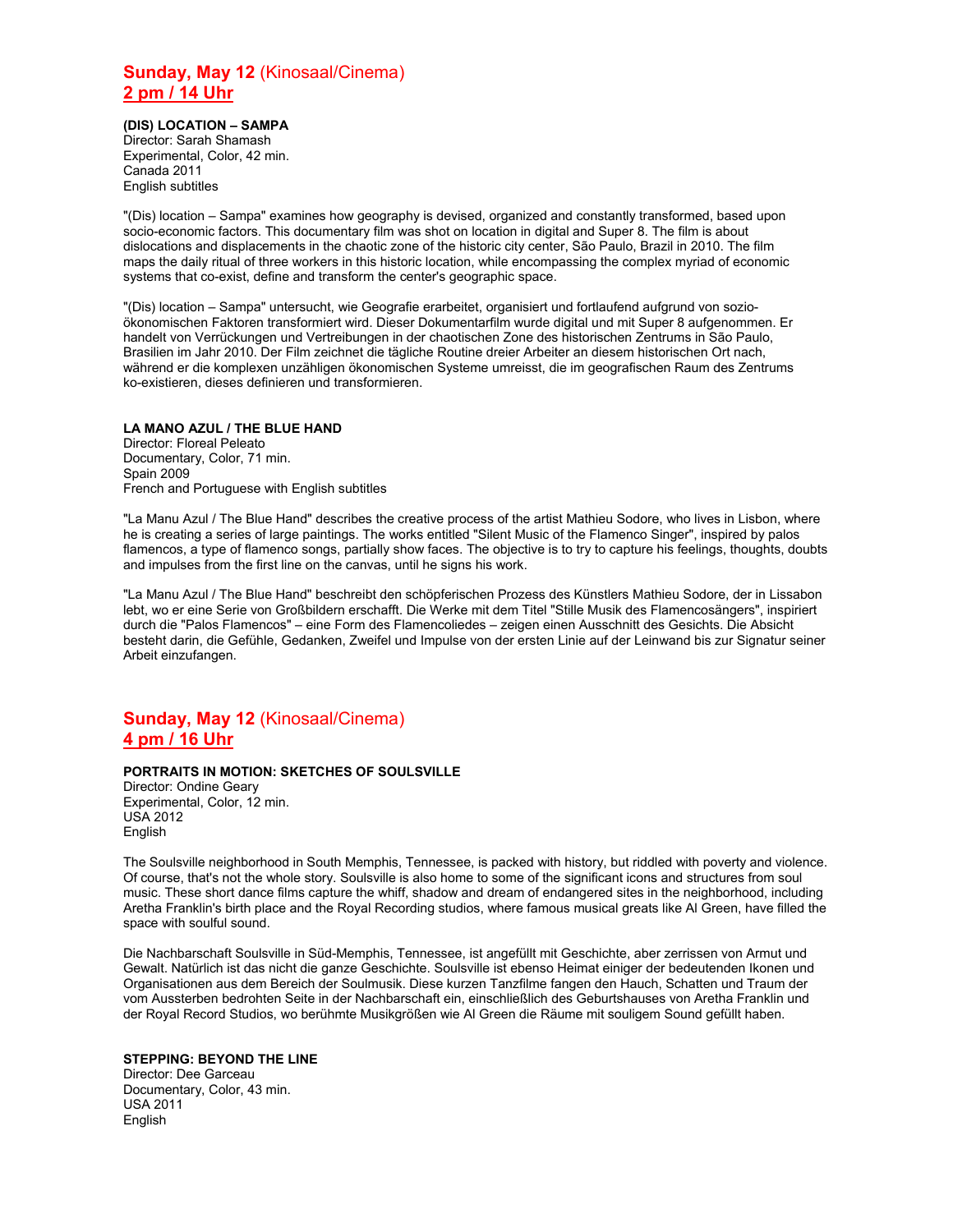Dancers stomp out a rhythm on the floor and on the body, expressing identities and struggles, hopes and dreams. Their movements tell of conflict in the segregated South, brotherhood and sisterhood in the long climb upward. Stepping bridges past and present with verve and precision, drawing from folk traditions like the ring shout, playing the dozens, handclap games, and military jodies.

The history of this dance form reaches back to West African cultural roots, the experience of slavery in North America, the era of black institution-building in the Jim Crow South, black military service in World Wars I and II, and civil rights protests. Interviews with steppers and historians, archival images, energetic footage of step practices and shows, reveal a performative culture grounded by a deep sense of social responsibility.

Tänzer stampfen einen Rhythmus auf den Boden und den Körper, sie drücken ihre Identität und die Kämpfe, Hoffnungen und Träume aus. Ihre Bewegungen zeugen von der Segregation des Südens, Bruderschaft und Schwesternschaft auf dem langen Weg nach oben. Stepping als Brückenbauer zwischen Vergangenheit und Gegenwart mit Ausdruckskraft und Präzision, schöpfend aus volkstümlichen Traditionen wie Ring Shout (ein Kreisritual), "Dutzende spielen" (ein verbaler Schlagabtausch), Klatschspiele und militärischer Marschgesang.

Die Geschichte dieses Tanzes reicht zurück zu westafrikanischen kulturellen Wurzeln, zu den Erfahrungen der Sklaverei in Nordamerika, der Zeit des Aufbaus schwarzer Einrichtungen im Süden des Jim Crow, zum Militärdienst schwarzer Soldaten im Ersten und Zweiten Weltkrieg und zu den Protesten der Bürgerrechtsbewegung. Interviews mit Stepping-Tänzern und Historikern, Archivbilder und energiegeladene Aufnahmen vom Training und den Shows offenbaren eine Performancekultur, die auf einem tiefen Gefühl sozialer Verantwortung basiert.

#### **MÉXICO FLAMENCO**

Directors: Josep Badell & Carlos Sánchez-Llibre Documentary, Color, 53 min. Spain 2011 Spanish and Catalan with English subtitles

The music producer Antonio Cortés returns to Barcelona, after succeeding in America, with a new project to develop. "México Flamenco" brings together, in a single album, the most emblematic Mexican song book with the 21<sup>st</sup> century's Flamenco sound. Due to the production process, he will step into two social projects and discover the music, besides being part of himself and his life, is also a tool able to create positive dynamics between cultures as varied as the Roma, from la Mina neighborhood in Sant Adrià (Barcelona), and the Jarocha, from the Guatepec Colony, in Mexico DF.

Der Musikproduzent Antonio Cortés kehrt zurück nach Barcelona, nachdem er in Amerika ein neues Projekt erfolreich durchgeführt hat. "México Flamenco" verbindet auf einem einzigen Album das emblematische Liederbuch Mexikos mit dem Flamencosound des 21. Jahrhunderts. Auf Grund des Produktionsprozesses betritt er zwei soziale Projekte und entdeckt, dass die Musik, außer ein Teil von ihm und seinem Leben zu sein, auch ein Instrument ist, das eine kreative Dynamik zwischen den Kulturen möglich macht; auf der einen Seite gibt es die Roma aus der Mina-Nachbarschaft in Sant Adrià (Barcelona), auf der anderen die Jarocha aus der Guatepec-Kolonie in Mexiko-Stadt.

### **Sunday, May 12** (Bibliothek/Library) **4 pm / 16 Uhr**

### **Seminar**

#### **IN FOCUS: BERLIN / IM FOKUS: BERLIN**

Democracy – a misunderstanding between government and citizens? Does citizen participation mean the possibilities for co-determination?

Demokratie – ein Missverständnis zwischen Regierung und Bügern? Bedeutet Bürgerbeteiligung Möglichkeiten zur Mitbestimmung?

Presenters/Präsentatoren: "Tempelhof 42", Regina Gerschke, Hans-Jürgen Gomme

# **Sunday, May 12** (Kinosaal/Cinema) **6 pm / 18 Uhr**

#### **PINKFONIK**  Director: Sergio R. Zaurin Documentary, Color, 55 min. Venezuela 2012 Spanish with English subtitles

Two musicians watch helplessly from their car, as student riots impede them from getting to a rehearsal with the Merida Symphony Orchestra in Venezuela. It is just one day before the Symphony Tribute to Pink Floyd, as they contemplate how the whole function is crumbling before their eyes.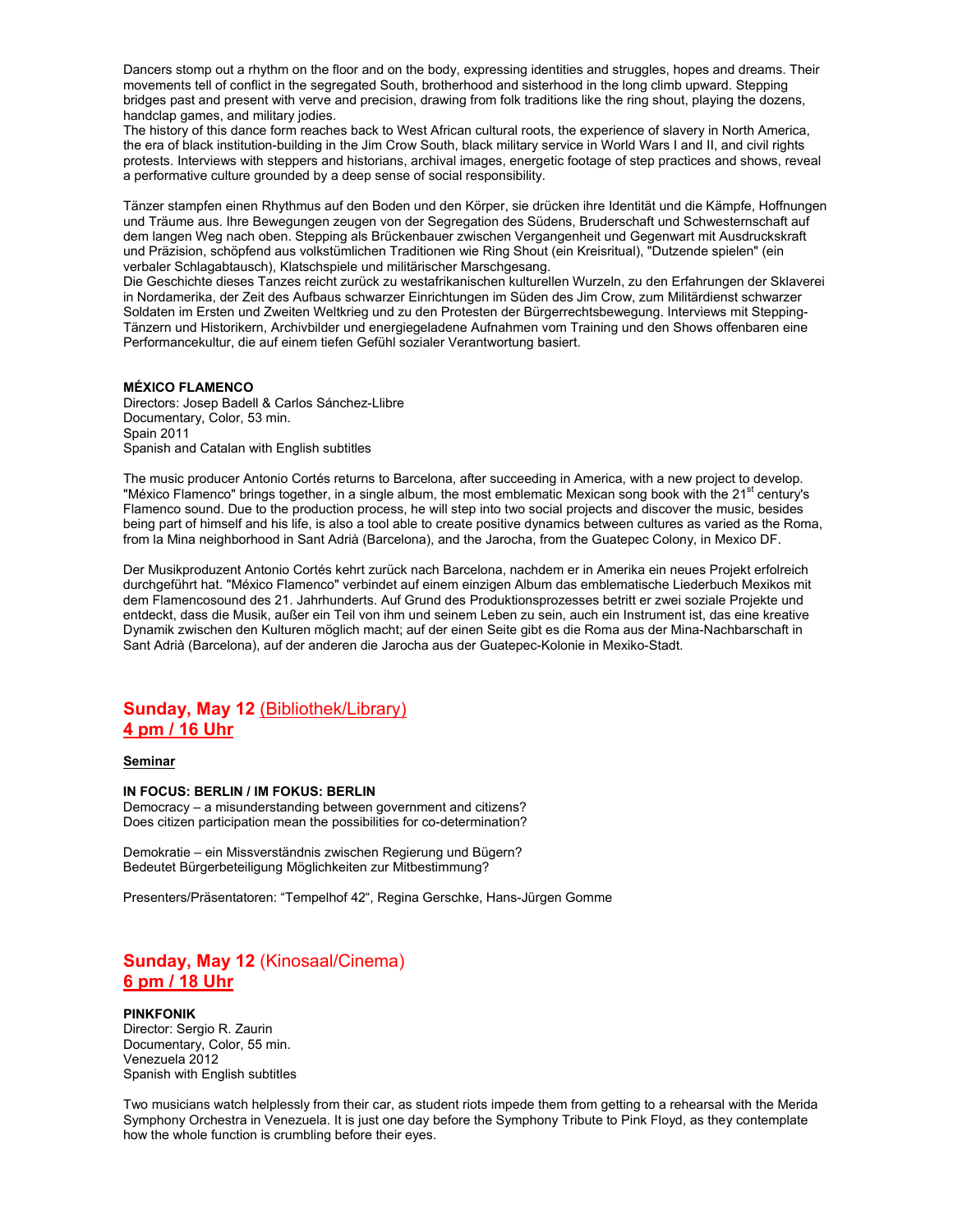Zwei Musiker beobachten hilflos von ihrem Auto aus, wie ein Studentenaufstand sie daran hindert, zu einer Probe mit dem Merida Symphonieorchester in Venezuela zu gelangen. Dies geschieht genau einen Tag vor dem Symphonie-Tribut an Pink Floyd, als sie darüber nachdenken, wie die gesamte Veranstaltung vor ihren Augen zerbröckelt.

### **VIVIR EN LA MÚSICA / LIVE IN MUSIC**

Directors: Galina Likosova & Hernán Humberto Restrepo Documentary, Color, 59 min. Colombia 2013 Spanish with English subtitles

This story is about Rodolfo Pérez Gonzáles, a character, who according to him, was born in the wrong place and the wrong time, with an internal need, genetics and being a musician in an adverse environment, where he develops an extraordinary work against all odds and difficulties, and at 84 is still working tirelessly.

Besides being recognized as choirmaster, music teacher, musical researcher, writer, business manager and director of cultural radio programs, the film presents little known facets of his great cultural and artistic background, Spanish roots and influences, paintings, compositions, his admiration for women composers, especially Black women composers\*, and his work to spread and highlight the music of them. All these themes are developed in a pleasant chat in the comfort of his home and workspace.

Working and living in music throughout his life, he finally said: "I fought with Medellín." So he threw in the towel, gave up, lowered his spear against windmills. He fought with Medellín, but still works for it, because he can not stop. He was asked to compose, to conduct, but through the video he says no, because he is disillusioned, he is tired of fighting against windmills.

\* Florence Beatrice Price, April 9, 1887, Little Rock, Arkansas – June 3, 1953, Chicago, Illinois. African American composer, arranger and teacher, first African American woman to have a symphony performed by a major orchestra.

Diese Geschichte handelt von Rodolfo Pérez Gonzáles, einem Wesen, das, wie er selbst meint, am falschen Ort zur falschen Zeit geboren wurde mit dem inneren Bedürfnis und der genetischen Veranlagung, ein Musiker in einer negativen Umgebung zu sein, in der er ein außergewöhnliches Werk gegen alle Widerstände und Schwierigkeiten schuf, und mit 84 Jahren immer noch unermüdlich arbeitet.

Neben seiner Arbeit, in der er als Chorleiter, Musiklehrer, -forscher und -autor, Geschäftsführer und Leiter kultureller Radioprogramme wahrgenommen wird, präsentiert der Film wenig bekannte Facetten seines kulturellen und künstlerischen Hintergrunds, seine spanischen Wurzeln und Einflüsse, seine Malerei, Kompositionen, seine Bewunderung für Komponistinnen, besonders schwarze Komponistinnen\*, und seine Arbeit, ihre Musik zu verbreiten und hervorzuheben. Alle diese Themen werden während einer angenehmen Plauderei in der Gemütlichkeit seines Hauses und Arbeitsplatzes entwickelt.

Nachdem er sein Leben lang für die Musik gearbeitet und gelebt hat, sagt er schließlich: "Ich habe mit Medellín gekämpft." Also warf er das Handtuch, gab auf, senkte seinen Speer gegen die Windmühlen. Er kämpfte gegen Medellín, arbeitet aber immer noch für die Stadt, weil er nicht aufhören kann. Er wurde gebeten, zu komponieren und zu dirigieren, sagt jedoch während des Videodrehs ab, weil er desillusioniert ist. Er ist müde, gegen Windmühlen anzukämpfen.

\* Florence Beatrice Price, 9. April, 1887, Little Rock, Arkansas – 3. Juni, 1953, Chicago, Illinois. Afrikanischamerikanische Komponistin, Arrangeurin und Lehrerin, die erste afrikanisch-amerikanische Frau, deren Sinfonie von einem bedeutenden Orchester vorgetragen wurde.

# **Sunday, May 12** (Kinosaal/Cinema) **8 pm / 20 Uhr**

### **A TRIBUTE TO WILLIAM GREAVES**

### **RALPH BUNCHE: AN AMERICAN ODYSSEY**

Director: William Greaves Documentary, Color, 117 min. USA 2001 English

Scholar, diplomat, civil and human rights activist, the first Black person to win the Nobel Peace Prize for negotiating an armistice agreement in the Middle East between Arabic Nations and Israel – Ralph Bunche might be the most overlooked public figure of the 20th century. This documentary chronicles the life of a remarkable African American who overcame poverty and prejudice to profoundly shape the course of world history, yet faded from the public consciousness. The film resurrects his legacy at a crucial time. Bunche´s ideas and actions resolved longstanding conflicts around the world in a not-so-distant past – lessons that are all too timely today. "Ralph Bunche: An American Odyssey" is narrated by Sidney Poitier; produced and written by the Emmy Award-winning filmmaker William Greaves; and based on the biography of Sir Brian Urquhart, Bunche´s successsor at the UN. The film weaves newsreel footage, archival photographs, readings from Bunche´s diaries and writings, and interviews with narration and music to tell the story on both an intimate and global scale. The film traces Bunche´s life (1903-1971) against the backdrop of leading world events of the 20th century, beginning with his youth and early career as a professor at Howard University and researcher in Africa. Bunche´s political career began during World War II at the State Department. After the war, Bunche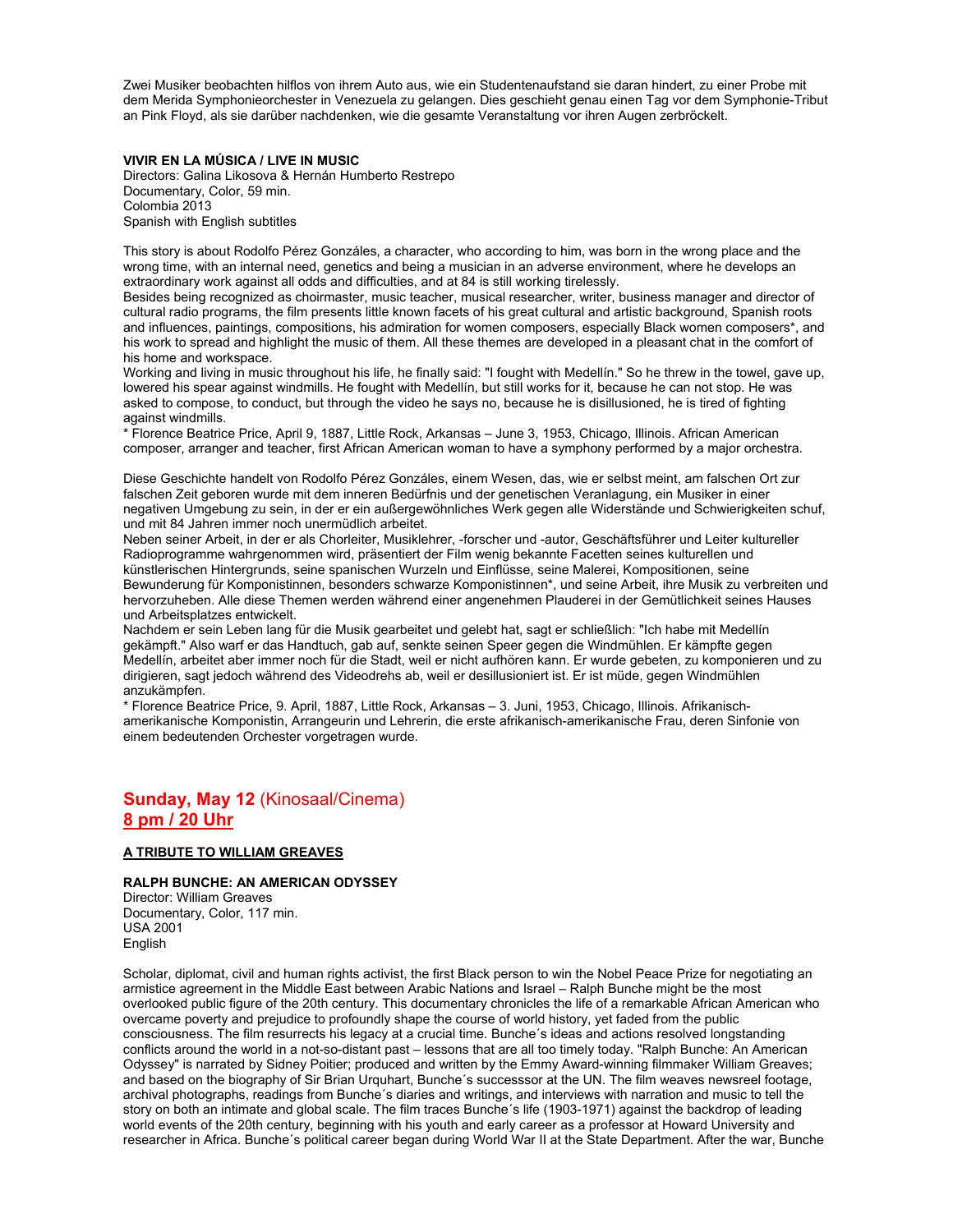helped draft the UN charter and later joined the organization, where he rose to Under-Secretary General. During the 1950's and 60's, he became an international celebrity for an astonishing array of achievements, including his role as peacemaker in the Middle East, catalyst for decolonization in Africa, and advocate of civil rights in the U.S.A..

Wissenschaftler, Diplomat, Aktivist für Bürger- und Menschenrechte, der erste Schwarze, der den Friedensnobelpreis für die Verhandlungen zum Waffenstillstand im Nahen Osten zwischen arabischen Staaten und Israel bekam – Ralph Bunche ist wohl die meist übersehene öffentliche Persönlichkeit des 20sten Jahrhunderts. Diese Dokumentation zeichnet das Leben eines bemerkenswerten Afrikanisch-Amerikaners nach, der Armut und Vorurteile überwand, um auf grundlegende Weise den Lauf der Weltgeschichte mitzugestalten, und dennoch aus dem Bewusstsein der Öffentlichkeit verschwand. Der Film lässt sein Vermächtnis wieder aufleben, zu einer kritischen Zeit. Bunches Ideen und Aktivitäten ließen lang anhaltende Konflikte zu einer Lösung kommen in einer nicht allzu weit zurückliegenden Zeit – Lehren, die heute mehr als zeitgemäß erscheinen. "Ralph Bunche: An American Odyssey" wird von Sidney Poitier erzählt, wurde produziert und geschrieben von dem mit einem Emmy-Award ausgezeichneten Filmemacher William Greaves und basiert auf der von Sir Brian Urquhart verfassten Biographie, seinem Nachfolger bei den Vereinten Nationen. Der Film verwebt Archivmaterial aus Wochenschauen, Fotomaterial, Passagen aus Bunches Tagebüchern und Aufzeichnungen, Interviews mit Erzählungen und Musik, um die Geschichte aus privater und globaler Perspektive darzustellen. Der Film folgt Bunches Leben (1903-1971) vor dem Hintergrund weltbewegender Ereignisse des 20sten Jahrhunderts, beginnend mit seiner Jugend und seiner frühen Karriere als Professor an der Howard Universität und seiner Tätigkeit als Forscher in Afrika. Bunches politische Karriere begann im State Department während des Zweiten Weltkrieges. Nach dem Krieg war Bunche an der Formulierung der UN-Charter beteiligt und trat später der Organisation bei, in der er bis zum Vize-Generalsekretär aufstieg. Während der 50er und 60er Jahre wurde er durch eine beachtliche Reihe von Erfolgen zu einer internationalen Berühmtheit, darunter seine Rolle als Friedensstifter im Nahen Osten, Katalysator für die Dekolonialisierung in Afrika und Anwalt für Bürgerrechte in den USA.

# **Sunday, May 12** (Kinosaal/Cinema) **10 pm / 22 Uhr**

**TA NABZE KHISE SOBH / UNTIL THE WET PULSE OF MORNING** 

Directors: Farid Mirkhani, Siavash Gholami & Shiva Gholami Documentary, Color, 20 min. Iran 2012 Farsi with English subtitles

A young lady's brother is in a coma. To help him regain consciousness, doctors have suggested playing familiar songs for him. The lady travels to Khaf, 1,200 kms away from Tehran to request a local Mugham folk musician to play "Navaie" for her brother, but he refuses to do so. She does not give up and follows him. The viewer of the film has the opportunity to become familiar with Mugham music which is a traditional music exclusive to the Middle East and Central Asia. In 2003, UNESCO declared Mugham music a member of the class of vocal masterpieces and spiritual heritages of mankind. The Voyager 1 spacecraft selected part of Mugham music for broadcast in space. UNESCO has placed Mugham music of Iran's North Khorassan in its world records...

Der Bruder einer jungen Frau liegt im Koma. Um ihm ins Bewusstsein zurück zu helfen, schlugen die Ärzte vor, ihm bekannte Lieder vorzuspielen. Die Frau reist nach Khaf, 1.200 km von Teheran entfernt, um einen lokalen Mugham-Volksmusiker zu bitten, "Navaie" für ihren Bruder zu spielen, aber er lehnt ab. Sie gibt nicht auf und folgt ihm. Die Zuschauer des Films haben die Gelegenheit, sich mit der Mugham-Musik vertraut zu machen, eine traditionelle Musik, die es überwiegend im Nahen Osten und in Zentralasien gibt. 2003 nahm die UNESCO Mugham unter die Meisterwerke des mündlichen und immateriellen Erbes der Menschheit auf. Das Raumfahrzeug Voyager 1 hat Mugham-Musik an Bord für die Ausstrahlung im All. Die UNESCO hat die Mugham-Musik aus dem Norden Irans, aus Khorassan, in ihre Weltaufzeichnungen aufgenommen...

**L'ITALIE / ITALY**  Director: Arnold Pasquier Narrative/Experimental, Color, 20 min. France 2012 French and Italian with English subtitles

Paulo wants to go to Italy to forget his heartache. Arthur offers him a surprising shortcut: Do all roads lead to Rome?

Paulo will nach Italien gehen, um seinen Liebeskummer zu vergessen. Arthur bietet ihm eine überraschende Abkürzung an: Führen alle Wege nach Rom?

**HEZARSI / 1030**  Director: Iman Tahsinzadeh Documentary, Color, 72 min. Iran 2012 Farsi with English subtitles